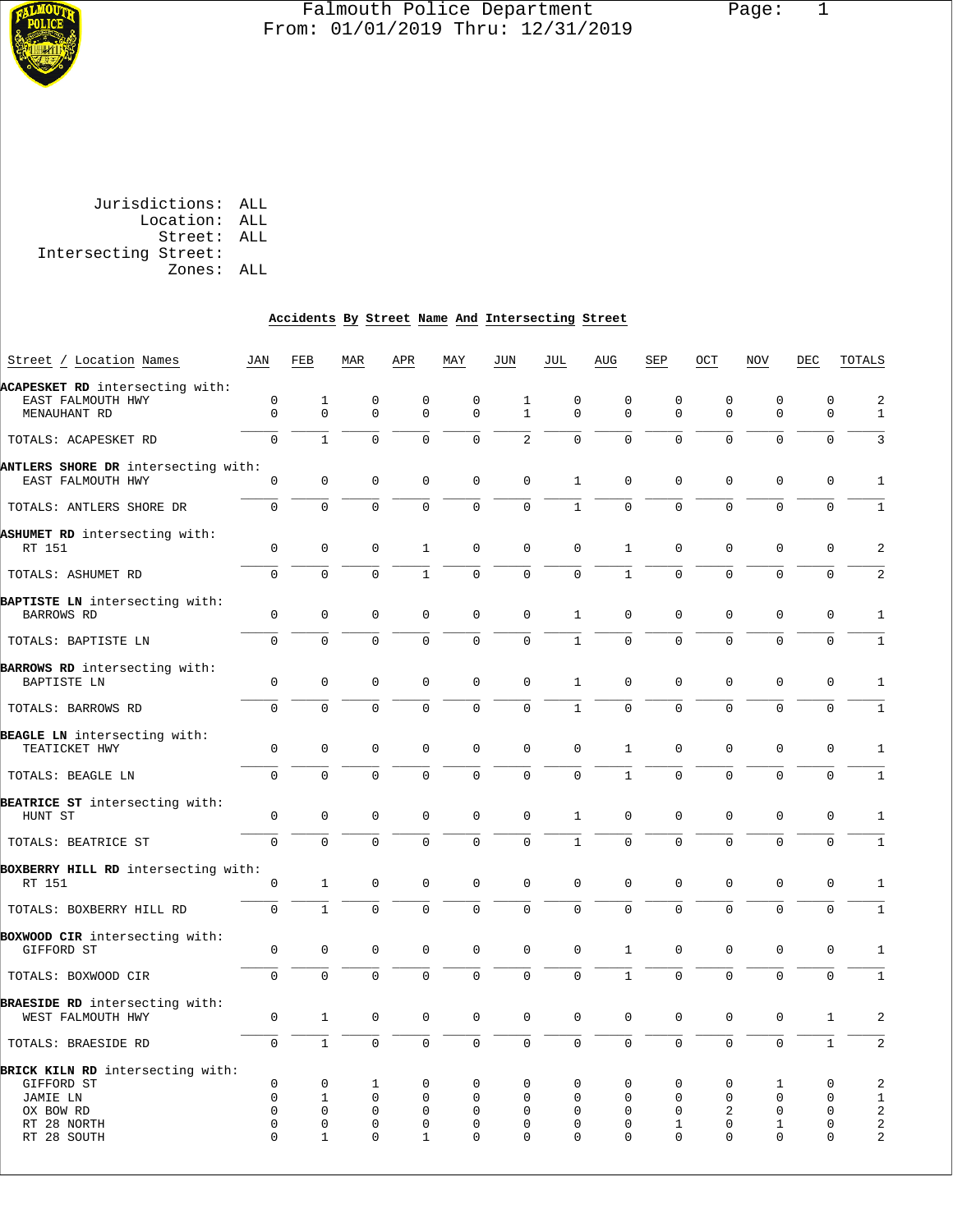## Falmouth Police Department Page: 2 From: 01/01/2019 Thru: 12/31/2019

| SANDWICH RD<br>SOPHIE LN<br>WEST FALMOUTH HWY      | 0<br>$\mathbf{0}$<br>$\Omega$ | 1<br>$\mathbf 0$<br>$\mathbf 0$ | 2<br>$\mathbf 0$<br>$\mathbf 0$ | 1<br>$\mathbf 0$<br>$\mathbf 0$ | 0<br>$\mathbf 0$<br>$\mathbf 0$ | 0<br>$\mathbf 0$<br>$\Omega$ | $\Omega$<br>$\mathbf 0$<br>$\mathbf{1}$ | 2<br>$\mathbf 0$<br>$\Omega$ | 0<br>$\mathbf{1}$<br>$\mathbf 0$ | 3<br>$\mathbf 0$<br>$\mathbf{0}$ | 0<br>$\mathbf 0$<br>$\mathbf 0$ | 0<br>$\mathbf 0$<br>$\mathbf 0$ | 9<br>1<br>1    |
|----------------------------------------------------|-------------------------------|---------------------------------|---------------------------------|---------------------------------|---------------------------------|------------------------------|-----------------------------------------|------------------------------|----------------------------------|----------------------------------|---------------------------------|---------------------------------|----------------|
| TOTALS: BRICK KILN RD                              | $\Omega$                      | $\overline{3}$                  | $\overline{3}$                  | 2                               | $\mathbf 0$                     | $\mathbf 0$                  | $\mathbf{1}$                            | $\overline{2}$               | 2                                | 5                                | 2                               | $\mathbf 0$                     | 20             |
| CARLISLE RD intersecting with:                     |                               |                                 |                                 |                                 |                                 |                              |                                         |                              |                                  |                                  |                                 |                                 |                |
| WEST FALMOUTH HWY                                  | $\mathsf 0$                   | $\mathbf 0$                     | 0                               | 1                               | $\mathbf 0$                     | $\mathbf 0$                  | 0                                       | 0                            | 0                                | 0                                | 0                               | $\mathbf 0$                     | $\mathbf{1}$   |
| TOTALS: CARLISLE RD                                | 0                             | $\mathbf 0$                     | $\mathbf 0$                     | $\mathbf{1}$                    | $\mathsf{O}\xspace$             | $\mathsf 0$                  | 0                                       | 0                            | $\mathbf 0$                      | $\mathbf 0$                      | $\mathbf 0$                     | $\mathbf 0$                     | 1              |
| CAROLYN LN intersecting with:<br>EAST FALMOUTH HWY | $\mathbf 0$                   | $\mathbf 0$                     | $\mathbf 0$                     | $\mathbf 0$                     | $\mathbf 0$                     | $\mathbf 0$                  | $\mathbf 0$                             | 0                            | $\mathbf 0$                      | $\mathbf{0}$                     | $\mathbf{1}$                    | $\mathbf 0$                     | $\mathbf{1}$   |
| TOTALS: CAROLYN LN                                 | 0                             | $\mathbf 0$                     | $\mathbf 0$                     | 0                               | $\mathbf 0$                     | $\mathbf 0$                  | 0                                       | $\overline{0}$               | $\mathbf 0$                      | $\mathbf{0}$                     | $\mathbf{1}$                    | $\mathbf 0$                     | $\mathbf{1}$   |
| CARRIAGE SHOP RD intersecting with:                |                               |                                 |                                 |                                 |                                 |                              |                                         |                              |                                  |                                  |                                 |                                 |                |
| FRESH POND RD                                      | 0                             | 0                               | 0                               | 0                               | $\mathbf 0$                     | 0                            | 0                                       | 0                            | 0                                | 0                                | 0                               | 1                               | 1              |
| OLD BARNSTABLE RD                                  | 0                             | $\mathbf 0$                     | 0                               | $\mathbf 0$                     | $\mathbf 0$                     | 0                            | 1                                       | 0                            | 0                                | $\mathbf 0$                      | $\mathbf 0$                     | $\mathbf 0$                     | 1              |
| SANDWICH RD                                        | $\mathbf 0$                   | 0                               | $\mathbf 0$                     | $\mathbf 0$                     | $\Omega$                        | $\Omega$                     | $\Omega$                                | $\mathbf{1}$                 | $\Omega$                         | $\Omega$                         | $\mathbf 0$                     | $\mathbf 0$                     | 1              |
| TOTALS: CARRIAGE SHOP RD                           | 0                             | $\mathbf 0$                     | $\Omega$                        | 0                               | $\mathbf 0$                     | $\mathbf 0$                  | $\mathbf{1}$                            | $\mathbf{1}$                 | $\mathbf 0$                      | $\Omega$                         | $\mathbf 0$                     | $\mathbf{1}$                    | 3              |
| CENTRAL AVE intersecting with:                     |                               |                                 |                                 |                                 |                                 |                              |                                         |                              |                                  |                                  |                                 |                                 |                |
| EAST FALMOUTH HWY                                  | 0                             | 0                               | 0                               | 0                               | $\mathbf{1}$                    | 0                            | 2                                       | 0                            | 1                                | 0                                | 0                               | 0                               |                |
| EEL RIVER RD                                       | $\Omega$                      | $\mathbf 0$                     | $\Omega$                        | $\mathbf 0$                     | $\mathbf{1}$                    | $\Omega$                     | $\Omega$                                | $\Omega$                     | $\Omega$                         | $\Omega$                         | $\mathbf 0$                     | $\mathbf 0$                     | 1              |
| TOTALS: CENTRAL AVE                                | $\overline{0}$                | $\mathbf 0$                     | $\mathbf 0$                     | $\Omega$                        | 2                               | $\mathbf 0$                  | $\overline{2}$                          | $\mathbf 0$                  | $\mathbf{1}$                     | $\mathbf{0}$                     | $\mathbf 0$                     | $\mathbf 0$                     | 5              |
| CHAPOQUOIT RD intersecting with:                   |                               |                                 |                                 |                                 |                                 |                              |                                         |                              |                                  |                                  |                                 |                                 |                |
| LITTLE NECK BARS RD                                | 0                             | 0                               | 0                               | 0                               | 0                               | 0                            | 0                                       | 0                            | 1                                | 0                                | 0                               | 0                               | 1              |
| WEST FALMOUTH HWY                                  | $\mathbf{1}$                  | $\mathbf 0$                     | $\mathbf 0$                     | $\Omega$                        | $\mathbf 0$                     | $\mathbf 0$                  | $\Omega$                                | $\Omega$                     | $\mathbf 0$                      | $\mathbf 0$                      | $\Omega$                        | $\mathbf 0$                     | 1              |
| TOTALS: CHAPOQUOIT RD                              | $\mathbf{1}$                  | $\mathbf 0$                     | $\mathbf 0$                     | $\Omega$                        | $\Omega$                        | $\mathbf 0$                  | $\mathbf 0$                             | $\Omega$                     | $\mathbf{1}$                     | $\mathbf 0$                      | $\Omega$                        | $\mathbf 0$                     | 2              |
| CHURCH ST intersecting with:<br>WOODS HOLE RD      | 0                             | $\mathbf{1}$                    | 0                               | $\mathbf 0$                     | $\mathbf 0$                     | 0                            | $\mathbf 0$                             | 1                            | 0                                | $\mathbf 0$                      | 0                               | $\mathbf 0$                     | 2              |
| TOTALS: CHURCH ST                                  | 0                             | $\mathbf{1}$                    | $\mathbf 0$                     | $\mathbf 0$                     | $\mathbf 0$                     | $\mathbf 0$                  | 0                                       | $\mathbf 1$                  | $\mathbf 0$                      | $\mathbf 0$                      | $\mathbf 0$                     | $\mathsf 0$                     | 2              |
| CLARK ST intersecting with:                        |                               |                                 |                                 |                                 |                                 |                              |                                         |                              |                                  |                                  |                                 |                                 |                |
| JOHN PARKER RD                                     | 0                             | $\mathsf 0$                     | 0                               | 1                               | $\mathbf 0$                     | $\mathbf 0$                  | $\mathbf 0$                             | 0                            | $\mathsf 0$                      | $\mathbf 0$                      | 0                               | 0                               | 1              |
| TOTALS: CLARK ST                                   | $\mathbf{0}$                  | $\mathbf 0$                     | $\mathbf 0$                     | $\mathbf{1}$                    | $\mathbf 0$                     | $\mathbf 0$                  | $\Omega$                                | 0                            | $\mathbf 0$                      | $\mathbf{0}$                     | $\mathbf 0$                     | $\mathbf 0$                     | 1              |
| CLEARWATER DR intersecting with:                   |                               |                                 |                                 |                                 |                                 |                              |                                         |                              |                                  |                                  |                                 |                                 |                |
| TAMARACK RD                                        | 0                             | $\mathsf{O}\xspace$             | $\mathbf 0$                     | 1                               | $\mathbf 0$                     | $\mathsf 0$                  | $\mathbf 0$                             | 0                            | $\mathsf 0$                      | $\mathbf{0}$                     | $\mathbf 0$                     | $\mathsf 0$                     | 1              |
| TOTALS: CLEARWATER DR                              | 0                             | $\mathbf 0$                     | $\mathbf 0$                     | $\mathbf{1}$                    | $\mathbf 0$                     | $\mathsf 0$                  | 0                                       | 0                            | $\mathbf 0$                      | $\mathbf 0$                      | $\mathbf 0$                     | $\mathbf 0$                     | $\mathbf{1}$   |
| CLOVERFIELD WAY intersecting with:                 |                               |                                 |                                 |                                 |                                 |                              |                                         |                              |                                  |                                  |                                 |                                 |                |
| RT 151                                             | $\cap$                        | 1                               | $\bigcap$                       | $\overline{0}$                  | $\cap$                          | $\cap$                       | $\cap$                                  | $\cap$                       | $\sim$ 1                         | $\cap$                           | $\Omega$                        | $\Omega$                        | $\overline{2}$ |
| TOTALS: CLOVERFIELD WAY                            | $\Omega$                      | $\mathbf{1}$                    | $\mathbf 0$                     | $\Omega$                        | $\mathbf 0$                     | $\mathbf 0$                  | $\Omega$                                | $\overline{0}$               | $\mathbf{1}$                     | $\mathbf{0}$                     | $\Omega$                        | $\mathbf 0$                     | 2              |
| CORTE REAL AVE intersecting with:                  |                               |                                 |                                 |                                 |                                 |                              |                                         |                              |                                  |                                  |                                 |                                 |                |
| EAST FALMOUTH HWY                                  | $\mathsf 0$                   | 0                               | $\mathbf 0$                     | 0                               | $\mathbf 0$                     | $\mathbf 0$                  | $\mathbf 0$                             | $\mathsf 0$                  | $\mathbf{1}$                     | 0                                | 0                               | 0                               | 1              |
| TOTALS: CORTE REAL AVE                             | $\mathbf 0$                   | $\mathsf{O}$                    | $\mathsf 0$                     | $\mathbf 0$                     | $\mathsf 0$                     | $\mathsf 0$                  | $\mathbf 0$                             | 0                            | $\mathbf{1}$                     | $\mathbf 0$                      | $\mathbf 0$                     | $\mathbf 0$                     | $\mathbf{1}$   |
|                                                    |                               |                                 |                                 |                                 |                                 |                              |                                         |                              |                                  |                                  |                                 |                                 |                |
| COUNTY RD intersecting with:<br>OLD MAIN RD        | 0                             | $\mathbf 0$                     | 0                               | 0                               | $\mathsf{O}\xspace$             | $\mathbf 0$                  | $\mathbf 0$                             | 0                            | 0                                | $\mathbf{1}$                     | 0                               | 0                               | $\mathbf{1}$   |
| TOTALS: COUNTY RD                                  | 0                             | 0                               | $\mathbf 0$                     | 0                               | $\mathsf 0$                     | $\mathbf 0$                  | $\mathbf 0$                             | 0                            | 0                                | $\mathbf{1}$                     | $\mathbf 0$                     | $\mathbf 0$                     | 1              |
| CURRIER RD intersecting with:                      |                               |                                 |                                 |                                 |                                 |                              |                                         |                              |                                  |                                  |                                 |                                 |                |
| RT 151                                             | 2                             | $\mathbf{1}$                    | 0                               | 0                               | $\mathbf{1}$                    | 0                            | 2                                       | 0                            | 0                                | 0                                | 0                               | 0                               | 6              |
| SANDWICH RD                                        | $\mathbf 0$                   | $\mathbf{1}$                    | $\mathbf{1}$                    | $\mathbf 0$                     | $\mathbf 0$                     | $\mathbf 0$                  | $\mathbf 0$                             | $\mathbf{0}$                 | $\mathbf 0$                      | 0                                | 0                               | 0                               | 2              |
| TOTALS: CURRIER RD                                 | 2                             | 2                               | $\mathbf 1$                     | $\mathbf 0$                     | $1\,$                           | $\mathbb O$                  | $\overline{\mathbf{c}}$                 | 0                            | 0                                | $\mathsf{O}\xspace$              | $\mathbf 0$                     | $\mathsf{O}\xspace$             | 8              |
|                                                    |                               |                                 |                                 |                                 |                                 |                              |                                         |                              |                                  |                                  |                                 |                                 |                |

**DAVIS STRAITS** intersecting with: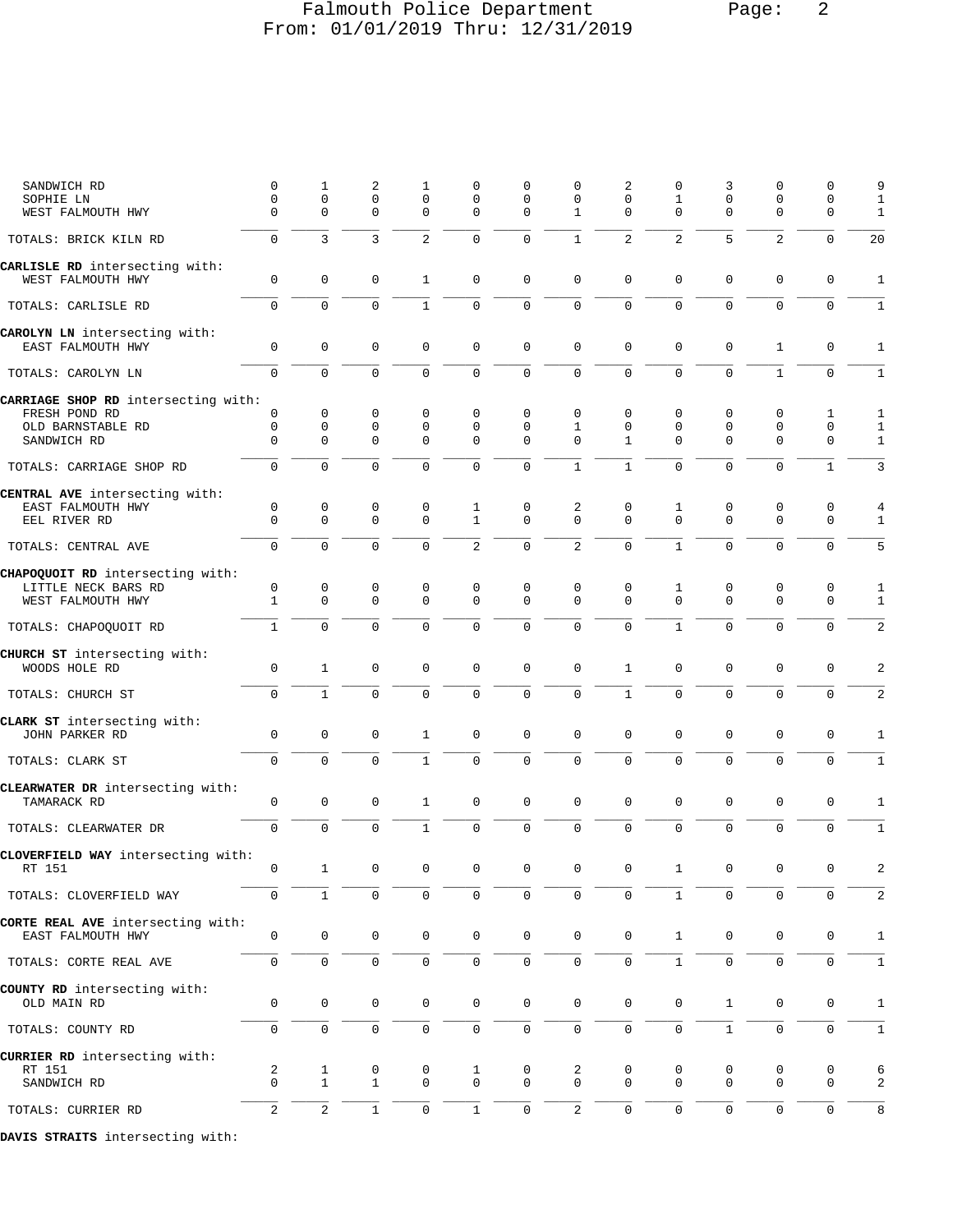## Falmouth Police Department Page: 3 From: 01/01/2019 Thru: 12/31/2019

| DILLINGHAM AVE                            | 0                   | $\mathbf 0$         | 0              | 0                   | 1                 | 0                   | 0              | 0              | 0              | $\mathbf 0$         | 0                   | 0                   | 1                       |
|-------------------------------------------|---------------------|---------------------|----------------|---------------------|-------------------|---------------------|----------------|----------------|----------------|---------------------|---------------------|---------------------|-------------------------|
| JONES RD                                  | 3<br>$\Omega$       | 0                   | 0<br>$\Omega$  | $\mathbf 0$         | 0                 | 0                   | 0<br>$\Omega$  | 0              | 0              | $\mathbf 0$         | $\mathbf 0$         | 0                   | 3                       |
| SPRING BARS RD                            |                     | 0                   |                | $\mathbf 0$         | 1                 | 0                   |                | 1              | 0              | $\mathbf 0$         | 1                   | 0                   | 3                       |
| TOTALS: DAVIS STRAITS                     | 3                   | $\mathbf 0$         | $\mathbf 0$    | $\mathbf 0$         | 2                 | $\mathbf 0$         | $\mathbf 0$    | $\mathbf{1}$   | $\mathbf 0$    | $\mathbf{0}$        | 1                   | $\mathbf 0$         | 7                       |
| DAVISVILLE RD intersecting with:          |                     |                     |                |                     |                   |                     |                |                |                |                     |                     |                     |                         |
| EAST FALMOUTH HWY                         | $\mathbf 0$         | $\mathbf 0$         | $\mathbf 0$    | 1                   | $\mathbf 0$       | $\mathbf 0$         | $\mathbf 0$    | 0              | $\mathbf 1$    | $\mathbf 0$         | $\mathbf 0$         | $\mathbf 0$         | $\overline{a}$          |
| TOTALS: DAVISVILLE RD                     | 0                   | $\mathsf 0$         | $\mathbf 0$    | $\mathbf{1}$        | $\mathsf 0$       | $\mathsf{O}\xspace$ | $\overline{0}$ | $\mathbf 0$    | $\mathbf{1}$   | $\mathbf 0$         | $\mathbf 0$         | $\mathsf{O}\xspace$ | $\overline{a}$          |
| DEPOT AVE intersecting with:              |                     |                     |                |                     |                   |                     |                |                |                |                     |                     |                     |                         |
| NORTH MAIN ST                             | 0                   | $\mathbf 0$         | 0              | 0                   | $\mathbf 0$       | $\mathbf 0$         | $\mathbf{1}$   | 0              | 0              | 0                   | $\mathbf 0$         | $\mathbf 0$         | $\mathbf{1}$            |
| TOTALS: DEPOT AVE                         | 0                   | $\mathbf 0$         | $\mathbf 0$    | $\mathbf 0$         | $\mathbf 0$       | $\mathbf 0$         | $\mathbf{1}$   | 0              | $\mathbf 0$    | $\mathbf{0}$        | $\mathbf 0$         | $\mathbf 0$         | $\mathbf{1}$            |
| DILLINGHAM AVE intersecting with:         |                     |                     |                |                     |                   |                     |                |                |                |                     |                     |                     |                         |
| DAVIS STRAITS                             | 0                   | 0                   | 0              | 0                   | 1                 | 0                   | 0              | 0              | 0              | 0                   | 0                   | 0                   | 1                       |
| GIFFORD ST                                | $\mathbf 0$         | $\mathbf 0$         | $\mathbf 0$    | $\mathbf 0$         | $\mathbf 0$       | $\mathbf 0$         | $\overline{2}$ | $\Omega$       | $\mathbf 0$    | $\Omega$            | $\mathbf{1}$        | $\mathbf 0$         | 3                       |
| TOTALS: DILLINGHAM AVE                    | $\mathbf 0$         | $\mathsf{O}\xspace$ | $\mathbf 0$    | $\mathbf 0$         | $\mathbf{1}$      | $\mathsf 0$         | $\overline{2}$ | $\mathbf 0$    | $\mathsf 0$    | $\mathbf 0$         | $\mathbf{1}$        | $\mathbf 0$         | 4                       |
| EAST FALMOUTH HWY intersecting with:      |                     |                     |                |                     |                   |                     |                |                |                |                     |                     |                     |                         |
| ACAPESKET RD                              | 0                   | 1                   | 0              | 0                   | 0                 | 1                   | 0              | 0              | 0              | 0                   | 0                   | 0                   | 2                       |
| ANTLERS SHORE DR                          | 0                   | 0                   | 0              | $\mathbf 0$         | $\mathbf 0$       | 0                   | 1              | 0              | 0              | $\mathbf 0$         | $\mathbf 0$         | $\mathbf 0$         | 1                       |
| CAROLYN LN                                | $\Omega$            | $\Omega$            | $\Omega$       | $\Omega$            | $\Omega$          | 0                   | 0              | $\Omega$       | 0              | $\Omega$            | 1                   | $\mathbf 0$         | $\mathbf{1}$            |
| CENTRAL AVE                               | $\Omega$            | 0                   | 0              | $\mathbf 0$         | $\mathbf{1}$      | 0                   | 2              | 0              | 1              | $\mathbf 0$         | $\mathbf 0$         | $\mathbf 0$         | $\overline{4}$          |
| CORTE REAL AVE                            | $\Omega$            | 0                   | 0              | $\mathbf 0$         | $\mathbf 0$       | 0                   | 0              | 0              | 1              | $\mathbf 0$         | $\mathbf 0$         | $\mathbf 0$         | $\mathbf{1}$            |
| DAVISVILLE RD                             | $\Omega$            | $\Omega$            | $\Omega$       | 1                   | $\mathbf 0$       | 0                   | 0              | $\Omega$       | 1              | $\Omega$            | $\mathbf 0$         | 0                   | $\overline{\mathbf{c}}$ |
| FRESH POND RD                             | $\Omega$            | 0                   | 0              | 1                   | $\mathbf 0$       | $\overline{2}$      | 2              | $\Omega$       | 2              | 0                   | $\Omega$            | $\mathbf 0$         | 7                       |
| JOHN PARKER RD                            | $\Omega$            | 0                   | $\Omega$       | $\Omega$            | $\Omega$          | 1                   | $\Omega$       | $\Omega$       | 0              | $\Omega$            | $\Omega$            | $\mathbf 0$         | 1                       |
|                                           | $\Omega$            | $\Omega$            | $\Omega$       | $\Omega$            | $\Omega$          | 0                   |                | $\Omega$       |                | $\Omega$            | 1                   | $\mathbf 0$         |                         |
| MURIEL LN                                 |                     |                     |                |                     |                   |                     | 0              |                | 0              |                     |                     |                     | $\mathbf{1}$            |
| SADYS LN                                  | $\Omega$            | $\Omega$            | $\Omega$       | $\Omega$            | $\mathbf 0$       | 0                   | $\Omega$       | $\Omega$       | 1              | $\Omega$            | $\Omega$            | $\mathbf 0$         | $\mathbf{1}$            |
| SEACOAST SHORES BLVD                      | $\Omega$            | 0                   | 0              | 1                   | $\mathbf 0$       | 0                   | 0              | 0              | $\Omega$       | $\Omega$            | $\mathbf 0$         | 0                   | $\mathbf{1}$            |
| SHOREWOOD DR                              | $\Omega$            | 0                   | $\Omega$       | $\mathbf 0$         | $\mathbf 0$       | 0                   | 0              | $\Omega$       | 0              | $\Omega$            | $\Omega$            | 1                   | 1                       |
| TIMOTHY BOURNE CARTWAY                    | $\Omega$            | 0                   | 0              | 0                   | $\mathbf 0$       | 0                   | 0              | 0              | 0              | 1                   | $\mathbf 0$         | $\mathbf 0$         | 1                       |
| VIDAL AVE                                 | $\Omega$            | 0                   | $\Omega$       | $\Omega$            | $\mathbf 0$       | 1                   | $\Omega$       | $\Omega$       | $\Omega$       | $\Omega$            | $\Omega$            | $\mathbf 0$         | 1                       |
| TOTALS: EAST FALMOUTH HWY                 | $\overline{0}$      | $\mathbf{1}$        | $\mathbf 0$    | 3                   | $\mathbf{1}$      | 5                   | 5              | $\overline{0}$ | 6              | $\mathbf{1}$        | 2                   | $\mathbf{1}$        | 25                      |
| EEL RIVER RD intersecting with:           |                     |                     |                |                     |                   |                     |                |                |                |                     |                     |                     |                         |
| CENTRAL AVE                               | 0                   | 0                   | 0              | 0                   | 1                 | 0                   | 0              | 0              | 0              | $\mathbf 0$         | 0                   | 0                   | 1                       |
| TOTALS: EEL RIVER RD                      | $\mathbf 0$         | $\mathbf 0$         | $\mathbf 0$    | $\mathbf 0$         | $\mathbf{1}$      | $\mathbf 0$         | 0              | 0              | $\mathbf 0$    | $\mathbf 0$         | $\mathbf 0$         | $\mathbf 0$         | 1                       |
|                                           |                     |                     |                |                     |                   |                     |                |                |                |                     |                     |                     |                         |
| ELM RD intersecting with:                 |                     |                     |                |                     |                   |                     |                |                |                |                     |                     |                     |                         |
| WOODS HOLE RD                             | $\mathbf 0$         | $\mathsf 0$         | $\mathbf 0$    | $\mathbf 0$         | $\mathbf 0$       | $\mathsf 0$         | $\mathbf 0$    | 0              | $\mathbf 0$    | $\mathbf{1}$        | 0                   | $\mathbf 0$         | 1                       |
| TOTALS: ELM RD                            | $\overline{0}$      | $\mathsf{O}\xspace$ | $\mathbf 0$    | $\mathbf 0$         | $\mathbf 0$       | $\mathsf 0$         | $\mathbf 0$    | $\overline{0}$ | $\mathbf 0$    | $\mathbf{1}$        | $\mathbf 0$         | $\mathsf 0$         | 1                       |
| FALMOUTH HEIGHTS RD intersecting with:    |                     |                     |                |                     |                   |                     |                |                |                |                     |                     |                     |                         |
| GRAND AVE                                 |                     | $\overline{0}$      | $\overline{0}$ | $\overline{0}$      | $0 \qquad \qquad$ | $0 \qquad \qquad$   | $\mathbf{1}$   | $\overline{0}$ | $\overline{0}$ | $\overline{0}$      | $\circ$             | $\mathbf{0}$        | -1                      |
| MAIN ST                                   | 0                   | 0                   | 0              | 0                   | 0                 | 0                   | 0              | 0              | 0              | 0                   | 1                   | 0                   | 1                       |
| TOTALS: FALMOUTH HEIGHTS RD               | $\mathsf{O}\xspace$ | $\mathsf{O}\xspace$ | $\mathsf 0$    | $\mathbf 0$         | $\mathsf 0$       | $\mathsf 0$         | $\mathbf{1}$   | $\mathsf 0$    | 0              | $\mathbf 0$         | $\mathbf{1}$        | $\mathbf 0$         | 2                       |
| FALMOUTH MALL ENTRANCE intersecting with: |                     |                     |                |                     |                   |                     |                |                |                |                     |                     |                     |                         |
| WORCESTER CT                              | $\Omega$            | 0                   | 0              | 0                   | $\mathbf 0$       | 0                   | $\mathbf 0$    | 0              | 0              | 0                   | 0                   | 1                   | 1                       |
| TOTALS: FALMOUTH MALL ENTRANCE            | $\mathbf 0$         | 0                   | $\mathbf 0$    | $\mathsf{O}\xspace$ | $\mathsf 0$       | 0                   | $\mathbf 0$    | 0              | 0              | $\mathbf 0$         | $\mathbf 0$         | $\mathbf{1}$        | 1                       |
| FALMOUTH WOODS RD intersecting with:      |                     |                     |                |                     |                   |                     |                |                |                |                     |                     |                     |                         |
| RT 151                                    | $\Omega$            | $\mathbf 0$         | $\mathbf 0$    | 0                   | $\mathbf{1}$      | $\mathbf 0$         | $\mathbf{1}$   | $\mathbf{1}$   | $\mathsf 0$    | 0                   | 0                   | $\mathbf 0$         | 3                       |
| TOTALS: FALMOUTH WOODS RD                 | $\overline{0}$      | $\mathbf{0}$        | $\mathsf 0$    | $\mathsf{O}\xspace$ | $\mathbf 1$       | $\mathsf 0$         | $\mathbf{1}$   | $\mathbf{1}$   | 0              | $\mathsf{O}\xspace$ | $\mathsf{O}\xspace$ | $\mathsf{O}\xspace$ | 3                       |
| FORDHAM RD intersecting with:             |                     |                     |                |                     |                   |                     |                |                |                |                     |                     |                     |                         |
| SHEPARD PL                                | 0                   | $\mathbf{1}$        | 0              | 0                   | $\mathbf 0$       | $\mathbf 0$         | 0              | 0              | 0              | 0                   | 0                   | 0                   | 1                       |
| TOTALS: FORDHAM RD                        | $\mathbf 0$         | $\mathbf{1}$        | $\mathbf 0$    | $\mathbf 0$         | $\mathbf 0$       | $\mathbf 0$         | $\mathbf 0$    | 0              | $\mathbf 0$    | $\mathbf 0$         | $\mathbf 0$         | $\mathbf 0$         | $\mathbf{1}$            |
|                                           |                     |                     |                |                     |                   |                     |                |                |                |                     |                     |                     |                         |
|                                           |                     |                     |                |                     |                   |                     |                |                |                |                     |                     |                     |                         |

**FOX RUN** intersecting with: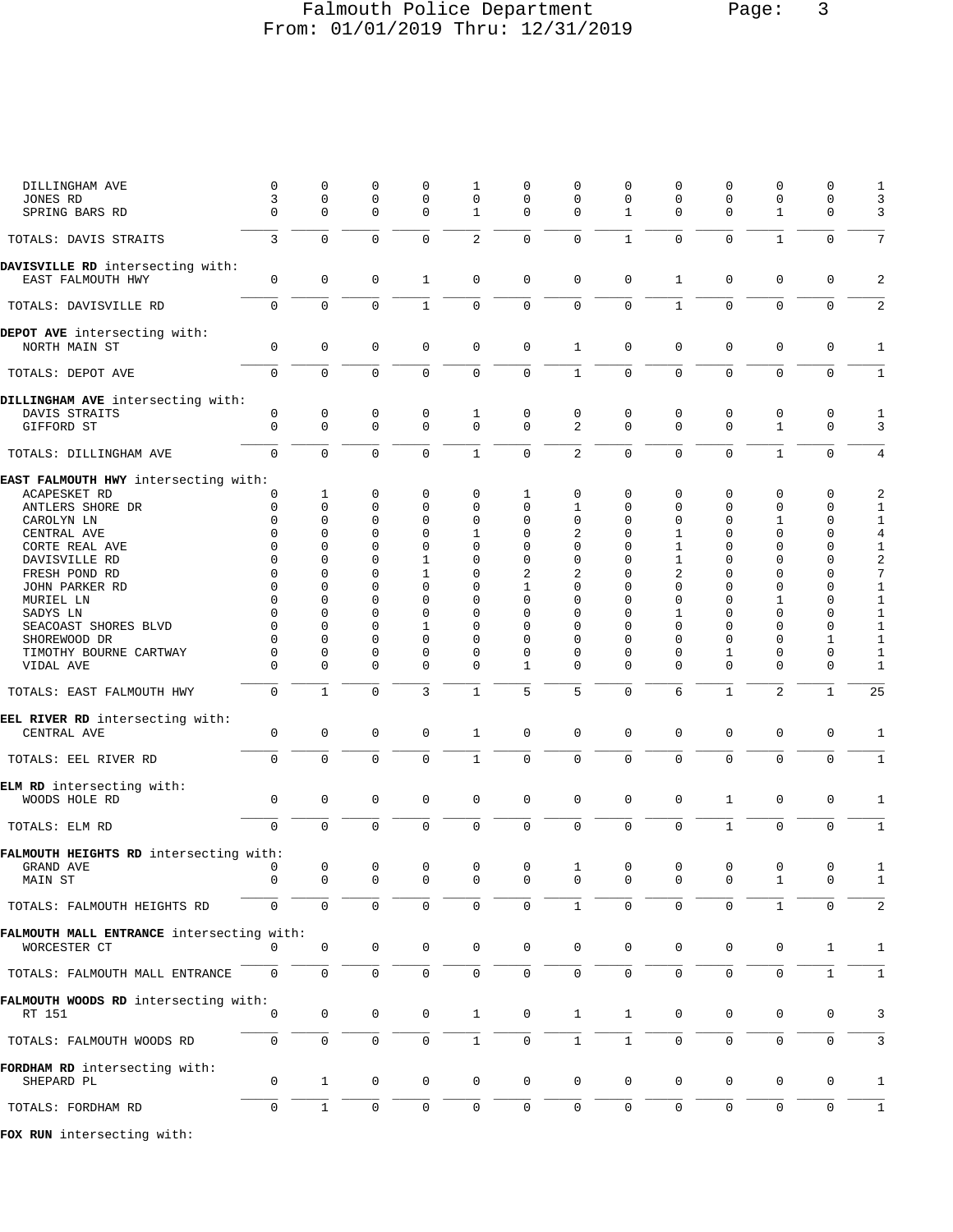## Falmouth Police Department Page: 4 From: 01/01/2019 Thru: 12/31/2019

| SANDWICH RD                       | 0            | $\mathbf 0$  | 0            | $\Omega$     | 0            | 0                   | 0                   | 0              | 0              | 0            | 0                   | 1            | 1              |
|-----------------------------------|--------------|--------------|--------------|--------------|--------------|---------------------|---------------------|----------------|----------------|--------------|---------------------|--------------|----------------|
| TOTALS: FOX RUN                   | $\mathsf{O}$ | $\Omega$     | $\mathbf 0$  | $\Omega$     | $\mathbf 0$  | $\mathbf 0$         | $\mathbf 0$         | $\Omega$       | $\Omega$       | $\Omega$     | $\mathbf 0$         | $\mathbf{1}$ | $\mathbf{1}$   |
| FRESH POND RD intersecting with:  |              |              |              |              |              |                     |                     |                |                |              |                     |              |                |
| CARRIAGE SHOP RD                  | $\mathbf 0$  | $\mathbf 0$  | $\mathbf 0$  | $\mathbf 0$  | $\mathbf{0}$ | $\mathbf 0$         | $\mathbf 0$         | $\mathbf 0$    | 0              | $\mathbf 0$  | 0                   | 1            | 1              |
| EAST FALMOUTH HWY                 | $\mathbf 0$  | $\mathbf 0$  | $\mathbf{0}$ | $\mathbf{1}$ | $\mathbf{0}$ | 2                   | $\overline{2}$      | $\Omega$       | $\overline{a}$ | $\mathbf 0$  | $\Omega$            | $\mathbf 0$  | 7              |
| TOTALS: FRESH POND RD             | $\mathbf 0$  | $\Omega$     | $\mathbf 0$  | $\mathbf{1}$ | $\Omega$     | 2                   | 2                   | $\mathbf 0$    | $\overline{2}$ | $\Omega$     | $\mathbf 0$         | $\mathbf{1}$ | 8              |
| GEGGATT RD intersecting with:     |              |              |              |              |              |                     |                     |                |                |              |                     |              |                |
| HATCHVILLE RD                     | $\mathbf 0$  | $\mathbf 0$  | $\mathbf 0$  | $\mathbf 0$  | $\mathbf 0$  | $\mathbf 0$         | $\mathbf 0$         | $\mathbf 0$    | $\mathbf 0$    | $\mathbf{1}$ | $\mathbf 0$         | $\mathbf 0$  | 1              |
| TOTALS: GEGGATT RD                | $\mathbf 0$  | $\mathbf 0$  | $\mathbf 0$  | $\mathbf 0$  | $\mathbf 0$  | $\mathbf 0$         | $\mathbf 0$         | $\Omega$       | $\mathbf 0$    | $\mathbf{1}$ | $\mathbf{0}$        | $\mathbf 0$  | $\mathbf{1}$   |
| GIFFORD ST intersecting with:     |              |              |              |              |              |                     |                     |                |                |              |                     |              |                |
| BOXWOOD CIR                       | 0            | $\mathbf{0}$ | 0            | $\mathbf 0$  | 0            | $\Omega$            | 0                   | 1              | 0              | 0            | 0                   | 0            | 1              |
| BRICK KILN RD                     | $\Omega$     | $\mathbf 0$  | $\mathbf{1}$ | 0            | $\Omega$     | $\Omega$            | $\Omega$            | $\Omega$       | $\mathbf 0$    | $\mathbf 0$  | 1                   | 0            | 2              |
| DILLINGHAM AVE                    | $\Omega$     | $\mathbf 0$  | $\mathbf 0$  | $\Omega$     | $\Omega$     | $\Omega$            | 2                   | $\Omega$       | $\Omega$       | $\Omega$     | $\mathbf{1}$        | 0            | 3              |
| JONES RD                          | $\Omega$     | $\mathbf{1}$ | $\mathbf 0$  | $\Omega$     | $\Omega$     | $\Omega$            | $\Omega$            | 1              | $\Omega$       | $\Omega$     | $\Omega$            | $\Omega$     | 2              |
| OCCUM LN                          | $\Omega$     | $\mathbf{1}$ | 0            | 0            | $\mathbf 0$  | $\Omega$            | $\Omega$            | $\Omega$       | $\Omega$       | $\Omega$     | $\Omega$            | 0            | $\mathbf{1}$   |
| TOTALS: GIFFORD ST                | $\Omega$     | 2            | $\mathbf{1}$ | $\Omega$     | $\Omega$     | $\Omega$            | $\overline{2}$      | $\overline{2}$ | $\mathbf 0$    | $\Omega$     | $\overline{2}$      | $\Omega$     | 9              |
| GRAND AVE intersecting with:      |              |              |              |              |              |                     |                     |                |                |              |                     |              |                |
| FALMOUTH HEIGHTS RD               | 0            | $\mathsf 0$  | 0            | 0            | $\mathbf 0$  | 0                   | 1                   | $\mathbf 0$    | 0              | 0            | 0                   | 0            | 1              |
| WORCESTER AVE                     | $\Omega$     | $\Omega$     | $\Omega$     | $\Omega$     | $\Omega$     | $\Omega$            | $\Omega$            | $\Omega$       | $\Omega$       | $\mathbf{1}$ | $\Omega$            | $\Omega$     | $\mathbf{1}$   |
|                                   |              |              |              |              |              |                     |                     |                |                |              |                     |              |                |
| TOTALS: GRAND AVE                 | $\mathbf 0$  | $\mathbf 0$  | $\mathbf 0$  | $\Omega$     | $\Omega$     | $\mathbf 0$         | $\mathbf{1}$        | $\Omega$       | $\Omega$       | $\mathbf{1}$ | $\mathbf 0$         | $\mathbf 0$  | $\overline{2}$ |
| GREAT BAY ST intersecting with:   |              |              |              |              |              |                     |                     |                |                |              |                     |              |                |
| NARRAGANSETT ST                   | $\mathbf{1}$ | $\mathbf 0$  | $\mathbf 0$  | $\mathbf 0$  | $\mathbf 0$  | $\mathbf 0$         | $\mathbf 0$         | $\mathbf 0$    | $\mathbf 0$    | $\mathbf 0$  | $\mathbf 0$         | $\mathbf 0$  | 1              |
|                                   |              |              |              |              |              |                     |                     |                |                |              |                     |              |                |
| TOTALS: GREAT BAY ST              | $\mathbf{1}$ | $\Omega$     | $\Omega$     | $\Omega$     | $\Omega$     | $\Omega$            | $\Omega$            | $\Omega$       | $\Omega$       | $\Omega$     | $\Omega$            | $\Omega$     | $\mathbf{1}$   |
| HARRIS HILL RD intersecting with: |              |              |              |              |              |                     |                     |                |                |              |                     |              |                |
| JOHN PARKER RD                    | $\mathbf{1}$ | $\mathsf 0$  | $\mathbf 0$  | $\mathbf 0$  | $\mathsf 0$  | $\mathbf 0$         | $\mathbf 0$         | $\mathbf 0$    | 0              | 0            | $\mathbf{0}$        | $\mathbf{1}$ | 2              |
|                                   |              |              |              |              |              |                     |                     |                |                |              |                     |              |                |
| TOTALS: HARRIS HILL RD            | $\mathbf{1}$ | $\mathbf 0$  | $\mathbf 0$  | $\mathbf 0$  | $\mathbf 0$  | $\mathbf 0$         | $\mathbf 0$         | $\mathbf 0$    | $\mathbf 0$    | 0            | $\mathbf 0$         | $\mathbf{1}$ | 2              |
| HATCHVILLE RD intersecting with:  |              |              |              |              |              |                     |                     |                |                |              |                     |              |                |
| GEGGATT RD                        | $\mathbf 0$  | $\mathbf 0$  | $\mathbf 0$  | 0            | $\mathbf 0$  | $\mathbf 0$         | $\mathbf 0$         | $\mathbf 0$    | 0              | $\mathbf{1}$ | $\mathbf 0$         | 0            | 1              |
|                                   |              |              |              |              |              |                     |                     |                |                |              |                     |              |                |
| TOTALS: HATCHVILLE RD             | $\mathbf 0$  | $\mathbf 0$  | $\mathbf 0$  | $\mathbf 0$  | $\mathbf 0$  | $\mathbf 0$         | $\mathbf 0$         | $\mathbf 0$    | $\mathbf 0$    | $\mathbf{1}$ | $\mathbf{0}$        | $\Omega$     | $\mathbf{1}$   |
| HAYWAY RD intersecting with:      |              |              |              |              |              |                     |                     |                |                |              |                     |              |                |
| OLD BARNSTABLE RD                 | 0            | $\mathsf 0$  | 0            | 0            | 0            | 0                   | 1                   | 0              | 0              | 0            | 0                   | 0            | 1              |
| SANDWICH RD                       | $\Omega$     | $\Omega$     | $\mathbf 0$  | $\Omega$     | $\mathbf{0}$ | $\Omega$            | $\Omega$            | $\Omega$       | $\mathbf{1}$   | $\Omega$     | $\Omega$            | $\mathbf 0$  | $\mathbf{1}$   |
|                                   | $\Omega$     | $\Omega$     | $\Omega$     | $\Omega$     | $\Omega$     | $\Omega$            | $\mathbf{1}$        | $\Omega$       | $\mathbf{1}$   | $\Omega$     | $\mathbf 0$         | $\Omega$     | $\overline{2}$ |
| TOTALS: HAYWAY RD                 |              |              |              |              |              |                     |                     |                |                |              |                     |              |                |
| HEATHER LN intersecting with:     |              |              |              |              |              |                     |                     |                |                |              |                     |              |                |
| NORTH FALMOUTH HWY                | 0            | 0            | 0            | 0            | 0            | 0                   | 1                   | 0              | 0              | 0            | 0                   | 0            | 1              |
|                                   |              |              |              |              |              |                     |                     |                |                |              |                     |              |                |
| TOTALS: HEATHER LN                | 0            | $\mathbf 0$  | $\mathsf 0$  | 0            | 0            | $\mathsf{O}$        | $1\,$               | $\mathsf{O}$   | 0              | 0            | $\mathsf{O}\xspace$ | $\mathbf 0$  | $\mathbf{1}$   |
| HERITAGE CIR intersecting with:   |              |              |              |              |              |                     |                     |                |                |              |                     |              |                |
| TEATICKET HWY                     | 0            | $\mathbf 0$  | $\mathbf 0$  | 0            | $\mathbf 0$  | $\mathsf{O}\xspace$ | $\mathbf 0$         | $\mathbf 0$    | $\mathbf 0$    | $\mathsf{O}$ | $\mathbf{1}$        | 0            | 1              |
|                                   |              |              |              |              |              |                     |                     |                |                |              |                     |              |                |
| TOTALS: HERITAGE CIR              | 0            | $\mathbf 0$  | 0            | 0            | $\mathbf 0$  | 0                   | 0                   | 0              | 0              | 0            | $\mathbf{1}$        | 0            | $\mathbf{1}$   |
| HUNT ST intersecting with:        |              |              |              |              |              |                     |                     |                |                |              |                     |              |                |
| BEATRICE ST                       | 0            | $\mathbf 0$  | $\mathbf 0$  | 0            | $\mathbf 0$  | 0                   | $\mathbf{1}$        | $\mathbf 0$    | 0              | $\mathsf{O}$ | 0                   | 0            | $\mathbf{1}$   |
|                                   |              |              |              |              |              |                     |                     |                |                |              |                     |              |                |
| TOTALS: HUNT ST                   | $\mathbf 0$  | $\mathbf 0$  | $\mathsf 0$  | 0            | 0            | $\mathsf{O}$        | $\mathbf{1}$        | $\mathbf 0$    | $\mathbf 0$    | 0            | $\mathbf 0$         | $\mathbf 0$  | $\mathbf{1}$   |
| JAMIE LN intersecting with:       |              |              |              |              |              |                     |                     |                |                |              |                     |              |                |
| BRICK KILN RD                     | 0            | $\mathbf{1}$ | 0            | 0            | 0            | 0                   | 0                   | $\mathbf 0$    | 0              | 0            | 0                   | 0            | 1              |
|                                   |              |              |              |              |              |                     |                     |                |                |              |                     |              |                |
| TOTALS: JAMIE LN                  | $\mathbf 0$  | $\mathbf{1}$ | $\mathbf 0$  | $\mathbf 0$  | 0            | $\mathsf{O}$        | $\mathsf{O}\xspace$ | $\mathbf{0}$   | $\mathbf 0$    | $\mathbf 0$  | $\mathbf 0$         | $\mathbf 0$  | $\mathbf{1}$   |
|                                   |              |              |              |              |              |                     |                     |                |                |              |                     |              |                |

**JOHN PARKER RD** intersecting with: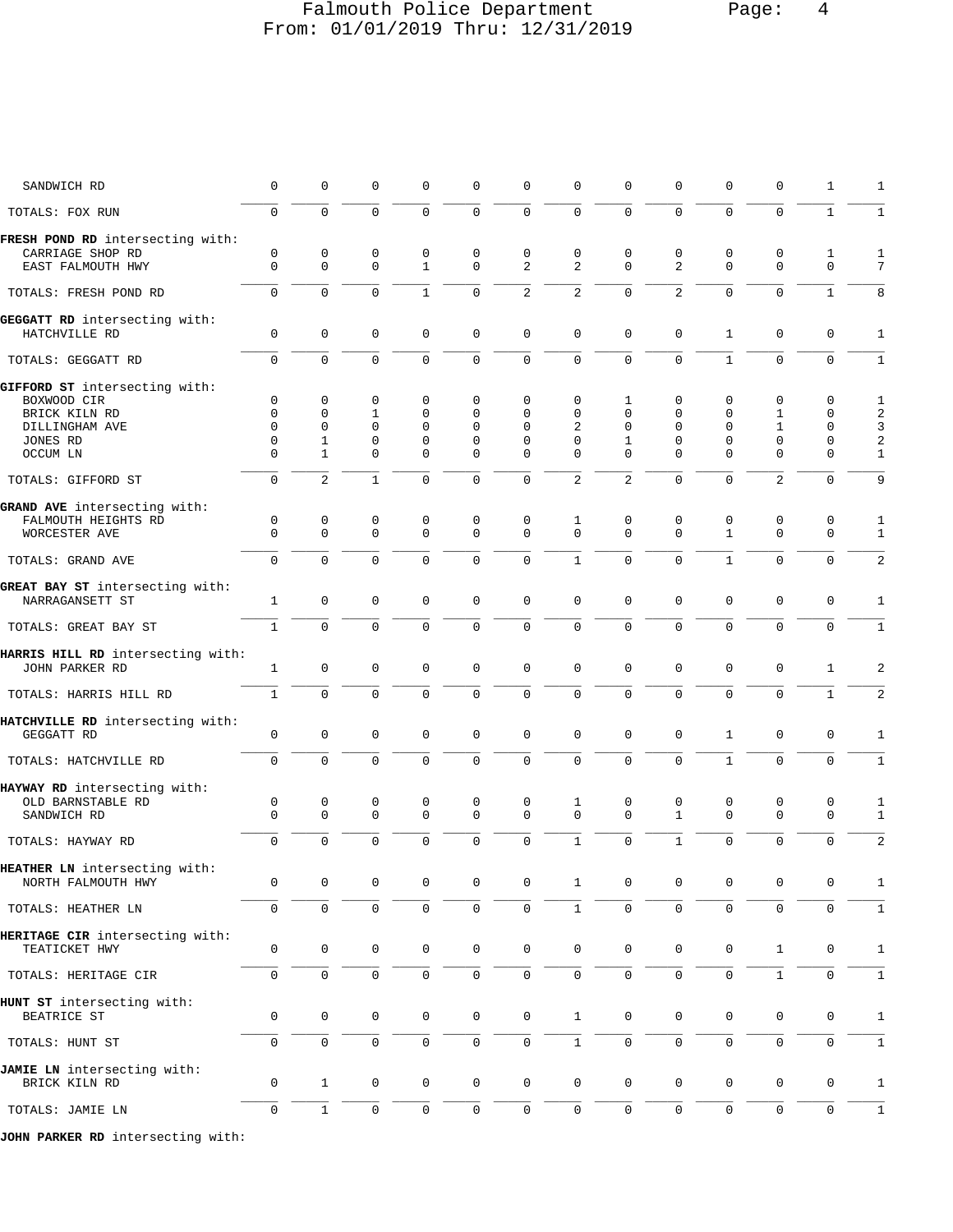## Falmouth Police Department Page: 5 From: 01/01/2019 Thru: 12/31/2019

| CLARK ST<br>EAST FALMOUTH HWY          | 0<br>0         | 0<br>$\Omega$       | 0<br>0              | 1<br>$\Omega$              | 0<br>$\Omega$    | 0<br>1              | 0<br>$\Omega$           | 0<br>0                  | 0<br>$\Omega$ | 0<br>$\Omega$       | 0<br>$\Omega$ | 0<br>$\Omega$              | 1<br>$1\,$          |
|----------------------------------------|----------------|---------------------|---------------------|----------------------------|------------------|---------------------|-------------------------|-------------------------|---------------|---------------------|---------------|----------------------------|---------------------|
| HARRIS HILL RD                         | $\mathbf{1}$   | $\mathbf 0$         | 0                   | $\mathbf 0$                | $\Omega$         | $\mathbf 0$         | $\overline{0}$          | $\Omega$                | $\mathbf 0$   | $\mathbf 0$         | $\mathbf{0}$  | $\mathbf{1}$               | $\sqrt{2}$          |
| SANDWICH RD                            | 1              | $\mathbf 0$         | 0                   | $\mathbf 0$                | 0                | $\mathbf 0$         | $\overline{2}$          | $\Omega$                | $\Omega$      | $\mathbf 0$         | $\mathbf 1$   | $\mathbf 0$                | $\overline{4}$      |
| TOTALS: JOHN PARKER RD                 | $\overline{2}$ | $\Omega$            | $\mathbf 0$         | $\mathbf{1}$               | $\overline{0}$   | $\mathbf{1}$        | $\overline{2}$          | $\Omega$                | $\Omega$      | $\Omega$            | $\mathbf{1}$  | $\mathbf{1}$               | 8                   |
| JONES RD intersecting with:            |                |                     |                     |                            |                  |                     |                         |                         |               |                     | $\Omega$      |                            |                     |
| DAVIS STRAITS                          | 3              | 0                   | 0                   | $\mathbf 0$                | 0                | 0                   | 0                       | 0                       | 0             | $\mathbf 0$         |               | $\mathbf 0$                | 3                   |
| GIFFORD ST                             | $\mathbf 0$    | $\mathbf{1}$        | 0                   | $\mathbf 0$                | $\Omega$         | $\mathbf 0$         | $\Omega$                | $\mathbf{1}$            | $\mathbf 0$   | $\mathbf 0$         | $\mathbf{0}$  | $\Omega$                   | $\sqrt{2}$          |
| NURSERY RD<br>STEPHENS LN              | 0<br>0         | $\mathsf 0$<br>0    | 0<br>0              | $\mathbf 0$<br>$\mathbf 0$ | 0<br>$\mathbf 0$ | 2<br>$\mathbf 0$    | $\mathbf 0$<br>$\Omega$ | $\mathbf 0$<br>$\Omega$ | 0<br>$\Omega$ | 0<br>$\mathbf{1}$   | 0<br>$\Omega$ | $\mathbf 0$<br>$\mathbf 0$ | $\sqrt{2}$<br>$1\,$ |
| TOTALS: JONES RD                       | 3              | $\mathbf{1}$        | 0                   | $\mathbf 0$                | 0                | $\overline{c}$      | $\mathbf 0$             | $\mathbf{1}$            | $\mathbf 0$   | $\mathbf{1}$        | $\mathbf{0}$  | $\mathbf 0$                | 8                   |
| LITTLE NECK BARS RD intersecting with: |                |                     |                     |                            |                  |                     |                         |                         |               |                     |               |                            |                     |
| CHAPOQUOIT RD                          | 0              | $\mathsf 0$         | 0                   | $\mathbf 0$                | 0                | $\mathbf 0$         | $\mathbf 0$             | $\mathbf 0$             | $\mathbf{1}$  | $\mathbf 0$         | $\mathbf{0}$  | $\mathbf 0$                | $\mathbf{1}$        |
| TOTALS: LITTLE NECK BARS RD            | 0              | 0                   | 0                   | $\mathbf 0$                | $\mathbf 0$      | $\mathbf 0$         | $\mathbf 0$             | $\mathbf 0$             | $\mathbf{1}$  | $\mathbf 0$         | $\mathbf{0}$  | $\mathbf 0$                | $\mathbf 1$         |
| LOCUST ST intersecting with:           |                |                     |                     |                            |                  |                     |                         |                         |               |                     |               |                            |                     |
| MAIN ST                                | 0              | $\mathsf 0$         | 0                   | 0                          | 0                | $\mathbf 0$         | $\mathsf 0$             | 0                       | 0             | 0                   | 0             | 1                          | 1                   |
| SIDERS POND RD                         | $\Omega$       | 0                   | 0                   | $\Omega$                   | 0                | $\mathbf 0$         | $\mathbf 0$             | $\Omega$                | $\mathbf 0$   | $\mathbf 0$         | $\mathbf{1}$  | $\mathbf 0$                | $\mathbf{1}$        |
| TOTALS: LOCUST ST                      | 0              | $\mathbf 0$         | $\mathbf 0$         | $\mathbf 0$                | $\mathbf 0$      | $\mathbf 0$         | $\mathbf 0$             | $\mathbf 0$             | $\mathbf 0$   | $\mathbf 0$         | $\mathbf{1}$  | $\mathbf{1}$               | 2                   |
| MAIN ST intersecting with:             |                |                     |                     |                            |                  |                     |                         |                         |               |                     |               |                            |                     |
| FALMOUTH HEIGHTS RD                    | 0              | 0                   | 0                   | 0                          | 0                | 0                   | 0                       | $\mathbf 0$             | 0             | 0                   | 1             | 0                          | 1                   |
| LOCUST ST                              | $\Omega$       | $\Omega$            | 0                   | $\Omega$                   | $\Omega$         | $\Omega$            | $\mathbf 0$             | $\Omega$                | $\mathbf 0$   | $\mathbf 0$         | $\mathbf 0$   | $\mathbf{1}$               | $\mathbf{1}$        |
| <b>SCRANTON AVE</b>                    | 0              | 0                   | 0                   | 0                          | 0                | $\mathbf{1}$        | $\mathbf{1}$            | 0                       | $\mathbf 0$   | 0                   | $\mathbf{0}$  | $\mathbf 0$                | 2                   |
| SHORE ST                               | $\Omega$       | $\Omega$            | $\Omega$            | $\Omega$                   | $\Omega$         | $\mathbf 0$         | $\mathbf{1}$            | $\Omega$                | $\Omega$      | $\Omega$            | $\Omega$      | $\Omega$                   | $\mathbf{1}$        |
| TOTALS: MAIN ST                        | 0              | $\mathbf 0$         | 0                   | $\mathbf 0$                | 0                | $\mathbf{1}$        | $\overline{2}$          | $\mathbf 0$             | 0             | $\mathbf 0$         | $\mathbf{1}$  | $\mathbf{1}$               | 5                   |
| MARAVISTA AVE intersecting with:       |                |                     |                     |                            |                  |                     |                         |                         |               |                     |               |                            |                     |
| MARAVISTA AVE EXT                      | 0              | 0                   | 0                   | $\mathbf 0$                | 0                | 0                   | 1                       | 1                       | 0             | 0                   | 0             | 0                          | 2                   |
| MENAUHANT RD                           | $\mathbf{1}$   | 0                   | $\mathbf{1}$        | 0                          | 0                | 0                   | $\Omega$                | $\Omega$                | $\Omega$      | $\Omega$            | $\mathbf{0}$  | $\mathbf 0$                | 2                   |
| RANDOLPH ST                            | 0              | $\mathbf{1}$        | $\mathbf{1}$        | 0                          | $\mathbf 1$      | 0                   | $\mathbf 0$             | $\mathbf{1}$            | $\mathbf 0$   | $\mathbf 0$         | $\mathbf{0}$  | $\mathbf 0$                | $\overline{4}$      |
| TEATICKET HWY                          | $\Omega$       | $\mathbf{1}$        | $\Omega$            | $\Omega$                   | $\Omega$         | $\mathbf 0$         | $\Omega$                | $\Omega$                | $\Omega$      | $\Omega$            | $\Omega$      | $\Omega$                   | $\mathbf{1}$        |
| TOTALS: MARAVISTA AVE                  | $\mathbf{1}$   | $\overline{a}$      | $\overline{2}$      | $\Omega$                   | $\mathbf{1}$     | $\mathbf 0$         | $\mathbf{1}$            | 2                       | $\Omega$      | $\Omega$            | $\Omega$      | $\mathbf 0$                | 9                   |
| MARAVISTA AVE EXT intersecting with:   |                |                     |                     |                            |                  |                     |                         |                         |               |                     |               |                            |                     |
| MARAVISTA AVE                          | 0              | $\mathsf 0$         | 0                   | 0                          | 0                | $\mathsf 0$         | 1                       | 1                       | 0             | 0                   | 0             | $\mathbf 0$                | 2                   |
| TEATICKET HWY                          | $\mathbf{1}$   | $\mathbf 0$         | 0                   | $\Omega$                   | $\Omega$         | $\overline{2}$      | $\Omega$                | $\Omega$                | $\Omega$      | $\mathbf{1}$        | $\Omega$      | $\mathbf 0$                | $\overline{4}$      |
| TOTALS: MARAVISTA AVE EXT              | $\mathbf{1}$   | $\mathbf 0$         | 0                   | $\mathbf 0$                | $\mathbf 0$      | $\overline{a}$      | $1\,$                   | $\mathbf{1}$            | 0             | $\mathbf{1}$        | $\mathbf 0$   | $\mathbf 0$                | 6                   |
| MENAUHANT RD intersecting with:        |                |                     |                     |                            |                  |                     |                         |                         |               |                     |               |                            |                     |
| ACAPESKET RD                           | 0              | $\mathsf 0$         | 0                   | 0                          | 0                | 1                   | 0                       | 0                       | 0             | 0                   | 0             | 0                          | 1                   |
| MARAVISTA AVE                          | $\mathbf{1}$   | 0                   | $\mathbf{1}$        | $\mathbf 0$                | 0                | $\mathbf 0$         | $\mathbf 0$             | $\mathbf 0$             | $\mathbf 0$   | $\mathbf 0$         | $\mathbf 0$   | $\mathbf 0$                | $\sqrt{2}$          |
| TOTALS: MENAUHANT RD                   | $\mathbf{1}$   | $\mathbf 0$         | $\mathbf{1}$        | $\mathbf 0$                | 0                | 1                   | $\mathsf 0$             | $\mathbf 0$             | 0             | $\mathbf 0$         | $\mathbf{0}$  | $\Omega$                   | 3                   |
| METOXIT RD intersecting with:          |                |                     |                     |                            |                  |                     |                         |                         |               |                     |               |                            |                     |
| WAQUOIT HWY                            | $\mathbf{1}$   | $\mathsf{O}\xspace$ | $\mathsf 0$         | 0                          | $\mathsf 0$      | $\mathbf{1}$        | $\mathbf{1}$            | $\mathbf 0$             | 0             | 0                   | 0             | 0                          | 3                   |
| TOTALS: METOXIT RD                     | $\mathbf{1}$   | $\mathbf 0$         | $\mathsf{O}\xspace$ | 0                          | 0                | $\mathbf 1$         | $\mathbf 1$             | $\mathsf{O}$            | 0             | $\mathbf 0$         | $\mathsf 0$   | $\mathsf{O}$               | 3                   |
| MILL RD intersecting with:             |                |                     |                     |                            |                  |                     |                         |                         |               |                     |               |                            |                     |
| SURF DR                                | 0              | 0                   | 0                   | 0                          | 0                | 0                   | $\mathbf{1}$            | 0                       | 0             | 0                   | 0             | 0                          | 1                   |
| WOODS HOLE RD                          | $\Omega$       | $\mathbf 0$         | $\mathbf 0$         | $\mathbf 0$                | $\mathbf 0$      | $\mathbf{1}$        | $\mathbf 0$             | $\mathbf 0$             | $\mathbf 0$   | $\mathbf 0$         | $\mathbf 0$   | $\mathbf 0$                | $\mathbf{1}$        |
| TOTALS: MILL RD                        | 0              | 0                   | 0                   | $\mathbf 0$                | 0                | $\mathbf{1}$        | $\mathbf{1}$            | $\mathbf 0$             | $\mathbf 0$   | $\mathbf 0$         | $\mathbf 0$   | $\mathbf 0$                | 2                   |
| MINOT ST intersecting with:            |                |                     |                     |                            |                  |                     |                         |                         |               |                     |               |                            |                     |
| NURSERY RD                             | $\mathbf{1}$   | $\mathbf 0$         | 0                   | $\mathbf 0$                | 0                | $\mathbf 0$         | $\mathbf 0$             | $\mathbf{1}$            | 0             | 0                   | $\mathsf 0$   | $\mathbf 0$                | 2                   |
| TOTALS: MINOT ST                       | $\mathbf{1}$   | $\mathsf{O}\xspace$ | $\mathsf 0$         | $\mathsf{O}\xspace$        | 0                | $\mathsf{O}\xspace$ | $\mathsf 0$             | $\mathbf{1}$            | 0             | $\mathsf{O}\xspace$ | $\mathsf 0$   | $\mathbf 0$                | $\sqrt{2}$          |
| MULLEN WAY intersecting with:          |                |                     |                     |                            |                  |                     |                         |                         |               |                     |               |                            |                     |
| WOODS HOLE RD                          | 0              | $\mathsf{O}$        | 0                   | 0                          | 0                | 0                   | 0                       | 0                       | 0             | 0                   | 0             | $\mathbf{1}$               | $\mathbf{1}$        |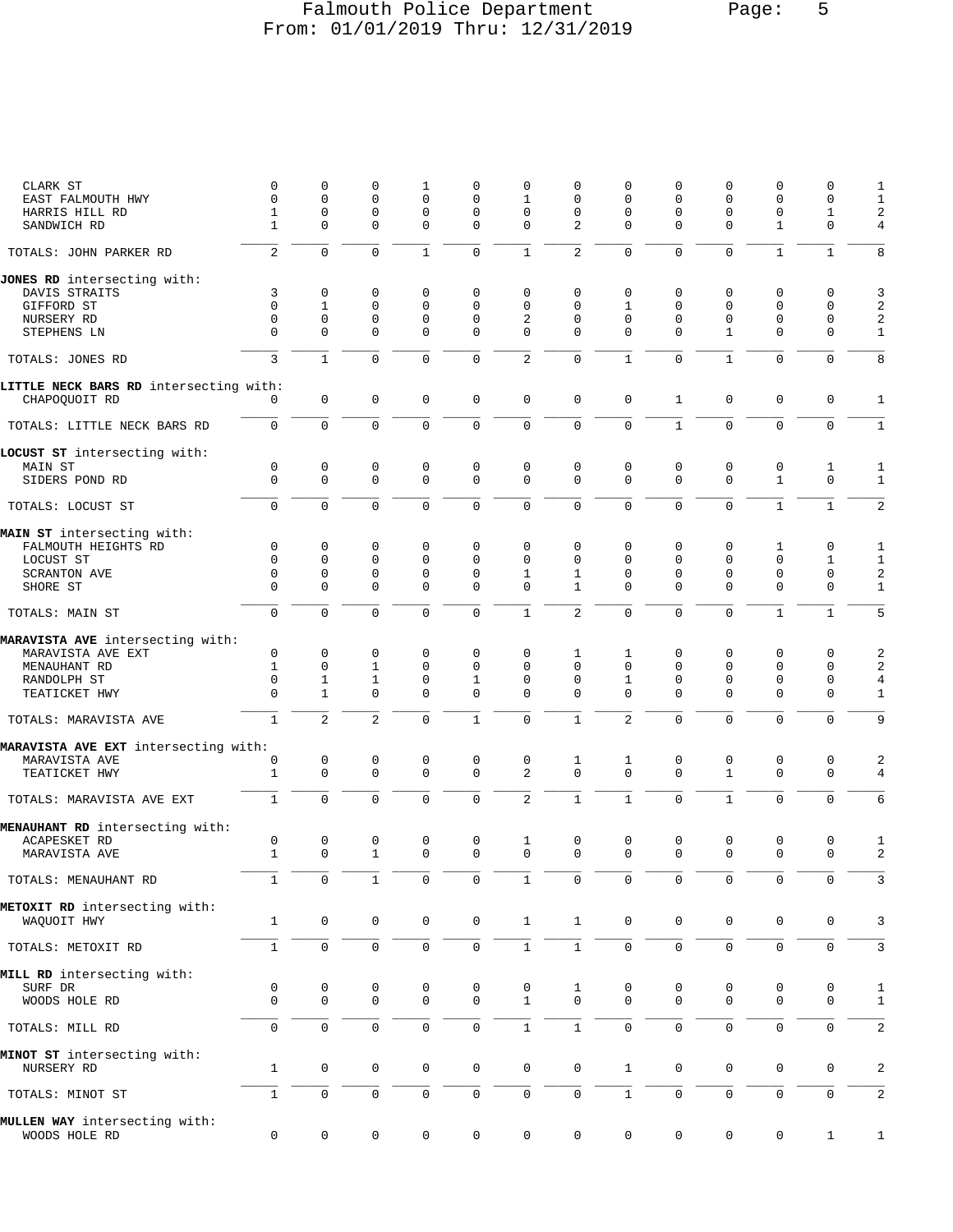## Falmouth Police Department Page: 6 From: 01/01/2019 Thru: 12/31/2019

| TOTALS: MULLEN WAY                                     | $\mathbf 0$       | 0                          | $\Omega$         | $\Omega$                   | $\mathbf 0$                | $\mathbf 0$             | $\mathbf 0$             | $\Omega$                    | $\mathbf 0$                | 0                       | $\Omega$                   | 1                | 1                   |
|--------------------------------------------------------|-------------------|----------------------------|------------------|----------------------------|----------------------------|-------------------------|-------------------------|-----------------------------|----------------------------|-------------------------|----------------------------|------------------|---------------------|
| MURIEL LN intersecting with:<br>EAST FALMOUTH HWY      | 0                 | $\mathbf 0$                | $\mathbf 0$      | $\mathbf 0$                | $\mathsf 0$                | $\mathbf 0$             | $\mathbf 0$             | $\mathbf 0$                 | $\mathbf 0$                | $\mathbf 0$             | 1                          | 0                | 1                   |
| TOTALS: MURIEL LN                                      | $\Omega$          | $\Omega$                   | $\Omega$         | $\Omega$                   | $\mathbf 0$                | $\mathbf 0$             | $\Omega$                | $\Omega$                    | $\Omega$                   | $\Omega$                | $\mathbf{1}$               | $\mathbf 0$      | $\mathbf{1}$        |
| NARRAGANSETT ST intersecting with:<br>GREAT BAY ST     | $\mathbf{1}$      | $\mathbf 0$                | $\mathbf 0$      | $\mathbf 0$                | $\mathbf 0$                | $\mathbf 0$             | $\mathbf 0$             | $\mathbf 0$                 | $\mathbf 0$                | $\mathbf 0$             | $\mathbf 0$                | 0                | 1                   |
| TOTALS: NARRAGANSETT ST                                | $\mathbf{1}$      | $\mathbf 0$                | $\mathbf 0$      | $\mathbf 0$                | $\mathbf 0$                | $\mathbf 0$             | $\mathbf 0$             | $\mathbf 0$                 | $\mathbf 0$                | $\mathbf 0$             | $\mathbf 0$                | $\mathbf 0$      | $\mathbf{1}$        |
| NORRIS PATH intersecting with:<br>TEATICKET HWY        | $\mathbf 0$       | $\mathbf 0$                | 0                | $\mathbf 0$                | $\mathbf 0$                | $\mathbf{1}$            | $\mathbf 0$             | $\mathbf 0$                 | $\mathbf 0$                | $\mathbf 0$             | $\mathbf 0$                | 0                | 1                   |
| TOTALS: NORRIS PATH                                    | $\Omega$          | $\mathbf 0$                | $\mathbf 0$      | $\Omega$                   | $\mathbf 0$                | $\mathbf{1}$            | $\mathbf 0$             | $\mathbf 0$                 | $\mathbf 0$                | $\mathbf 0$             | $\mathbf 0$                | $\mathbf 0$      | $\mathbf{1}$        |
| NORTH FALMOUTH HWY intersecting with:<br>HEATHER LN    | 0                 | 0                          | 0                | $\mathbf 0$                | $\mathbf 0$                | $\mathbf 0$             | 1                       | 0                           | 0                          | 0                       | $\mathbf 0$                | 0                | 1                   |
| RT 151                                                 | 0                 | $\mathbf 0$                | $\mathbf 0$      | $\mathbf 0$                | $\mathbf 0$                | $\Omega$                | $\Omega$                | $\mathbf 0$                 | $\mathbf{1}$               | $\mathbf 0$             | $\mathbf 0$                | 0                | 1                   |
| WING RD                                                | $\Omega$          | 0                          | $\Omega$         | $\Omega$                   | $\Omega$                   | $\Omega$                | $\Omega$                | $\Omega$                    | $\Omega$                   | $\mathbf{1}$            | $\Omega$                   | $\mathbf 0$      | $\mathbf{1}$        |
| TOTALS: NORTH FALMOUTH HWY                             | $\mathbf 0$       | $\Omega$                   | $\Omega$         | $\Omega$                   | $\mathbf 0$                | $\mathbf 0$             | $\mathbf{1}$            | $\Omega$                    | $\mathbf{1}$               | $\mathbf{1}$            | $\Omega$                   | $\mathbf 0$      | 3                   |
| NORTH MAIN ST intersecting with:<br>DEPOT AVE          | 0                 | $\mathbf 0$                | 0                | 0                          | $\mathsf 0$                | $\mathbf 0$             | 1                       | $\mathbf 0$                 | $\mathbf 0$                | $\mathbf 0$             | $\mathbf 0$                | 0                | 1                   |
| TOTALS: NORTH MAIN ST                                  | 0                 | $\mathbf 0$                | $\mathbf 0$      | $\mathbf 0$                | $\mathbf 0$                | $\mathbf 0$             | $\mathbf{1}$            | $\Omega$                    | $\Omega$                   | $\mathbf{0}$            | $\mathbf 0$                | 0                | $\mathbf{1}$        |
| NURSERY RD intersecting with:                          |                   |                            |                  |                            |                            |                         |                         |                             |                            |                         |                            |                  |                     |
| JONES RD<br>MINOT ST                                   | 0<br>$\mathbf{1}$ | $\mathbf 0$<br>$\mathbf 0$ | 0<br>$\mathbf 0$ | $\mathbf 0$<br>$\mathbf 0$ | $\mathbf 0$<br>$\mathbf 0$ | 2<br>$\Omega$           | $\mathbf 0$<br>$\Omega$ | $\mathbf 0$<br>$\mathbf{1}$ | $\mathbf 0$<br>$\mathbf 0$ | 0<br>$\mathbf 0$        | $\mathbf 0$<br>$\mathbf 0$ | 0<br>$\mathbf 0$ | $\overline{a}$<br>2 |
| TOTALS: NURSERY RD                                     | $\mathbf{1}$      | $\Omega$                   | $\Omega$         | $\Omega$                   | $\Omega$                   | 2                       | $\mathbf 0$             | $\mathbf{1}$                | $\mathbf 0$                | $\mathbf 0$             | $\Omega$                   | $\mathbf 0$      | 4                   |
| OCCUM LN intersecting with:<br>GIFFORD ST              | 0                 | $\mathbf{1}$               | $\mathbf 0$      | $\mathbf 0$                | $\mathbf 0$                | $\mathbf 0$             | $\mathbf 0$             | $\mathbf 0$                 | $\mathbf 0$                | $\mathbf 0$             | $\mathbf 0$                | $\mathbf 0$      | 1                   |
| TOTALS: OCCUM LN                                       | 0                 | $\mathbf{1}$               | $\mathbf 0$      | $\mathbf 0$                | $\mathbf 0$                | $\mathbf 0$             | $\mathbf 0$             | $\mathbf 0$                 | $\mathbf 0$                | $\mathbf 0$             | $\mathbf 0$                | $\mathbf 0$      | $\mathbf{1}$        |
| OLD BARNSTABLE RD intersecting with:                   |                   |                            |                  |                            |                            |                         |                         |                             |                            |                         |                            |                  |                     |
| CARRIAGE SHOP RD                                       | 0<br>0            | 0<br>$\mathbf 0$           | 0<br>$\mathbf 0$ | 0<br>$\mathbf 0$           | 0<br>$\Omega$              | $\mathbf 0$<br>$\Omega$ | 1<br>$\mathbf{1}$       | 0<br>$\mathbf 0$            | $\mathbf 0$<br>$\mathbf 0$ | 0<br>$\mathbf 0$        | 0<br>$\mathbf 0$           | 0<br>0           | 1                   |
| HAYWAY RD<br>OLD MEETING HOUSE RD                      | 0                 | 0                          | 1                | $\mathbf 0$                | 0                          | $\mathbf 0$             | $\mathbf 0$             | $\mathbf 0$                 | $\mathbf 0$                | 1                       | 0                          | 0                | $\mathbf{1}$<br>2   |
| OLD WAQUOIT RD                                         | $\Omega$          | $\Omega$                   | $\Omega$         | $\mathbf{1}$               | $\Omega$                   | $\Omega$                | $\Omega$                | $\Omega$                    | $\Omega$                   | $\Omega$                | $\Omega$                   | 0                | $\mathbf{1}$        |
| TOTALS: OLD BARNSTABLE RD                              | 0                 | $\mathbf 0$                | 1                | 1                          | $\mathbf 0$                | $\mathbf 0$             | 2                       | $\Omega$                    | $\mathbf 0$                | $\mathbf{1}$            | $\mathbf 0$                | 0                | 5                   |
| OLD MAIN RD intersecting with:                         |                   |                            |                  |                            |                            |                         |                         |                             |                            |                         |                            |                  |                     |
| COUNTY RD                                              | 0                 | $\mathbf 0$                | 0                | 0                          | $\mathbf 0$                | $\mathbf 0$             | $\mathbf 0$             | 0                           | $\mathbf 0$                | 1                       | $\mathbf 0$                | 0                | 1                   |
| WILD HARBOR RD                                         | $\mathbf 0$       | $\mathbf 0$                | $\mathbf 0$      | $\mathbf 0$                | $\mathbf 0$                | $\mathbf 0$             | 1                       | $\mathbf 0$                 | $\mathbf 0$                | $\mathbf 0$             | $\mathbf 0$                | $\mathbf 0$      | $\mathbf{1}$        |
| TOTALS: OLD MAIN RD                                    | 0                 | $\mathbf 0$                | $\mathbf 0$      | $\mathbf 0$                | $\mathbf 0$                | $\mathbf 0$             | $\mathbf{1}$            | $\mathbf 0$                 | $\mathbf 0$                | $\mathbf{1}$            | $\mathbf 0$                | 0                | 2                   |
| OLD MEETING HOUSE RD intersecting with:                |                   |                            |                  |                            |                            |                         |                         |                             |                            |                         |                            |                  |                     |
| OLD BARNSTABLE RD                                      | 0                 | 0                          | 1                | 0                          | 0                          | 0                       | 0                       | 0                           | 0                          | 1                       | 0                          | 0                | 2                   |
| SOUTHVIEW WAY                                          | $\mathbf 0$       | $\mathbf{0}$               | $\mathbf 0$      | $\mathbf 0$                | $\mathbf{1}$               | $\mathbf 0$             | $\mathbf 0$             | $\mathbf 0$                 | $\mathbf 0$                | $\mathbf 0$             | $\mathbf 0$                | 0                | $\mathbf{1}$        |
| TOTALS: OLD MEETING HOUSE RD                           | 0                 | $\mathbf 0$                | $\mathbf{1}$     | $\mathbf 0$                | $\mathbf{1}$               | $\mathsf{O}\xspace$     | $\mathbf 0$             | $\mathbf 0$                 | $\mathbf 0$                | $\mathbf{1}$            | $\mathsf{O}\xspace$        | 0                | 3                   |
| OLD WAQUOIT RD intersecting with:<br>OLD BARNSTABLE RD | 0                 | $\mathbf 0$                | 0                | $\mathbf{1}$               | $\mathbf 0$                | $\mathbf 0$             | $\mathbf 0$             | 0                           | $\mathbf 0$                | 0                       | 0                          | 0                | $\mathbf{1}$        |
| TOTALS: OLD WAQUOIT RD                                 | $\mathbf 0$       | $\mathbf 0$                | 0                | $\mathbf{1}$               | 0                          | $\mathbf 0$             | $\mathbf 0$             | $\mathbf 0$                 | $\mathbf 0$                | $\mathbf 0$             | $\mathbf 0$                | 0                | $\mathbf{1}$        |
| OX BOW RD intersecting with:                           |                   |                            |                  |                            |                            |                         |                         |                             |                            |                         |                            |                  |                     |
| BRICK KILN RD                                          | 0                 | 0                          | 0                | 0                          | 0                          | 0                       | 0                       | 0                           | 0                          | 2                       | 0                          | 0                | 2                   |
| TEATICKET HWY                                          | $\Omega$          | $\mathbf{1}$               | $\mathbf 0$      | $\mathbf{1}$               | $\mathbf 0$                | $\mathbf 0$             | $\mathbf{1}$            | 1                           | 1                          | $\Omega$                | $\Omega$                   | 0                | 5                   |
| TOTALS: OX BOW RD                                      | 0                 | $\mathbf{1}$               | 0                | $\mathbf{1}$               | 0                          | $\mathbf 0$             | $\mathbf{1}$            | 1                           | $\mathbf{1}$               | $\overline{\mathbf{c}}$ | 0                          | 0                | 7                   |
|                                                        |                   |                            |                  |                            |                            |                         |                         |                             |                            |                         |                            |                  |                     |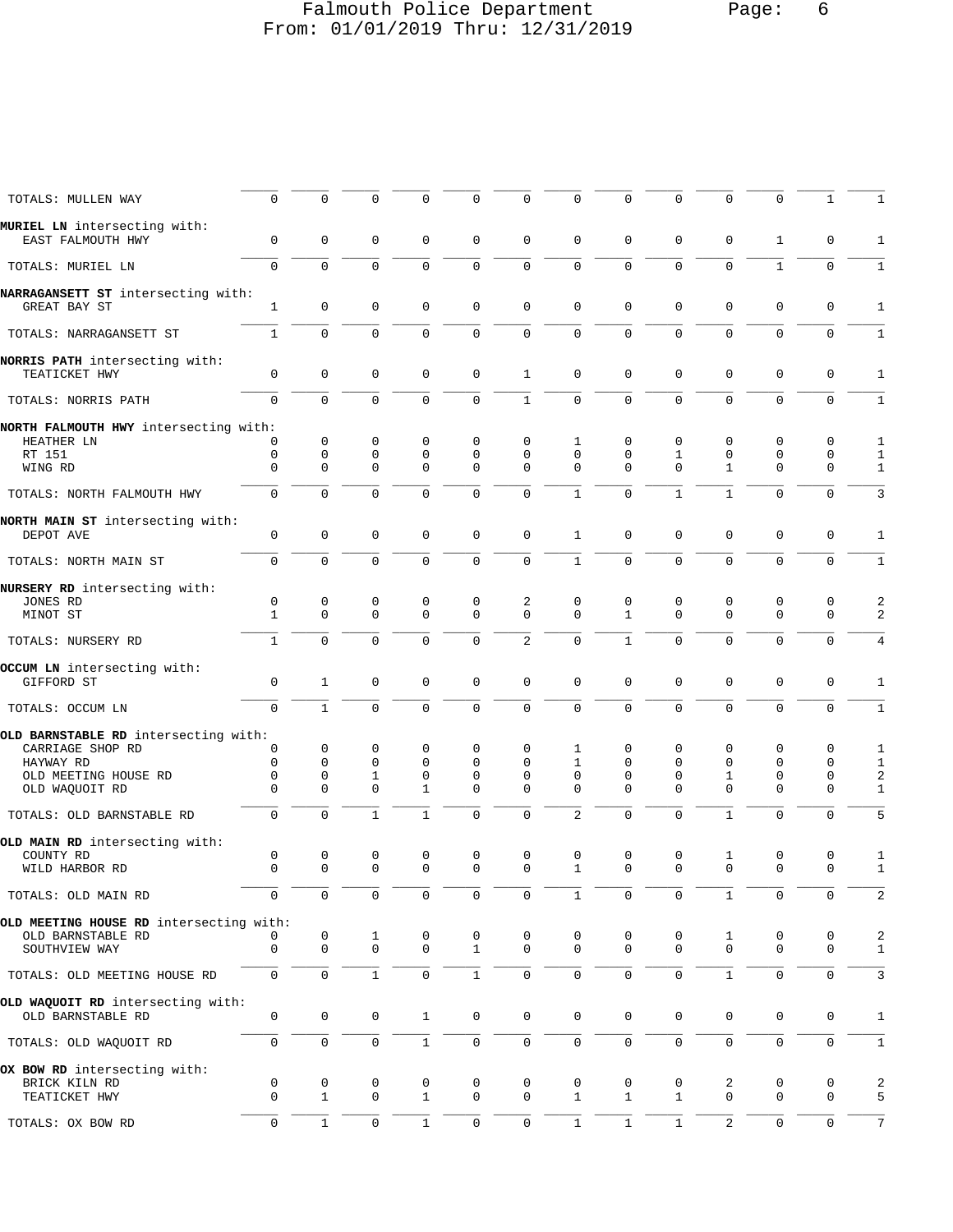## Falmouth Police Department Page: 7 From: 01/01/2019 Thru: 12/31/2019

| PALMER AVE intersecting with:<br>SKATING LN            | 0            | 0            | 0                          | 0              | $\mathbf 0$      | 1            | 0                   | 0                | 0                | 0                   | 0                          | 0            | 1                   |
|--------------------------------------------------------|--------------|--------------|----------------------------|----------------|------------------|--------------|---------------------|------------------|------------------|---------------------|----------------------------|--------------|---------------------|
| WEST FALMOUTH HWY                                      | $\Omega$     | 0            | $\mathbf 0$                | $\mathbf 0$    | $\Omega$         | $\mathbf 0$  | $\Omega$            | $\mathbf{1}$     | $\Omega$         | $\mathbf 0$         | $\mathbf{1}$               | $\mathbf{1}$ | 3                   |
|                                                        |              |              |                            |                |                  |              |                     |                  |                  |                     |                            |              |                     |
| TOTALS: PALMER AVE                                     | $\mathbf 0$  | $\mathbf 0$  | $\mathbf 0$                | $\mathbf 0$    | $\mathbf 0$      | $\mathbf{1}$ | $\mathbf 0$         | $\mathbf{1}$     | $\mathbf 0$      | $\mathbf 0$         | $\mathbf{1}$               | $\mathbf{1}$ | 4                   |
| PINECREST BEACH DR intersecting with:                  |              |              |                            |                |                  |              |                     |                  |                  |                     |                            |              |                     |
| SANDWICH RD                                            | $\Omega$     | $\mathbf 0$  | 0                          | 0              | $\mathsf 0$      | $\mathbf{1}$ | $\mathbf 0$         | $\mathbf 0$      | $\mathbf 0$      | $\mathbf 0$         | $\mathbf 0$                | 0            | 1                   |
| TOTALS: PINECREST BEACH DR                             | $\mathbf 0$  | $\mathbf 0$  | $\mathbf 0$                | 0              | $\mathbf 0$      | $\mathbf{1}$ | $\mathbf 0$         | 0                | $\mathbf 0$      | $\mathbf 0$         | $\mathbf 0$                | 0            | $\mathbf{1}$        |
| PLUM HOLLOW RD intersecting with:                      |              |              |                            |                |                  |              |                     |                  |                  |                     |                            |              |                     |
| RT 151                                                 | 0            | $\mathbf 0$  | 0                          | 1              | $\mathbf 0$      | $\mathbf 0$  | $\mathbf 0$         | $\mathbf 0$      | $\mathbf 0$      | $\mathbf 0$         | $\mathbf 0$                | 0            | 1                   |
| TOTALS: PLUM HOLLOW RD                                 | $\mathbf 0$  | $\Omega$     | $\mathbf 0$                | $\mathbf{1}$   | $\mathbf 0$      | $\mathbf 0$  | $\mathbf 0$         | 0                | $\mathbf 0$      | $\mathbf 0$         | $\mathbf 0$                | $\mathbf 0$  | $\mathbf{1}$        |
| PROSPECT ST intersecting with:                         |              |              |                            |                |                  |              |                     |                  |                  |                     |                            |              |                     |
| WALKER ST                                              | $\mathbf 0$  | $\mathbf 0$  | $\mathbf 0$                | 0              | $\mathbf 0$      | $\mathbf 0$  | $\mathbf 0$         | $\mathbf{1}$     | $\mathbf 0$      | $\mathbf 0$         | $\mathbf 0$                | $\mathbf 0$  | 1                   |
| TOTALS: PROSPECT ST                                    | $\mathbf 0$  | 0            | $\mathbf 0$                | $\mathbf 0$    | $\mathbf 0$      | $\mathbf 0$  | $\mathbf 0$         | $\mathbf{1}$     | $\mathbf 0$      | $\mathbf 0$         | $\mathbf 0$                | $\mathbf 0$  | $\mathbf{1}$        |
| QUAKER RD intersecting with:                           |              |              |                            |                |                  |              |                     |                  |                  |                     |                            |              |                     |
| WILD HARBOR RD                                         | $\mathbf 0$  | $\mathbf 0$  | $\mathbf 0$                | 0              | 0                | 0            | $\mathbf 0$         | $\mathbf 0$      | 1                | $\mathbf 0$         | $\mathbf 0$                | 0            | 1                   |
| TOTALS: QUAKER RD                                      | $\mathbf{0}$ | $\mathbf 0$  | $\mathbf 0$                | $\mathbf 0$    | $\mathbf 0$      | $\mathbf 0$  | $\mathbf 0$         | $\mathbf 0$      | $\mathbf{1}$     | $\mathbf 0$         | $\mathbf 0$                | $\mathbf 0$  | $\mathbf{1}$        |
|                                                        |              |              |                            |                |                  |              |                     |                  |                  |                     |                            |              |                     |
| QUISSETT HARBOR RD intersecting with:<br>WOODS HOLE RD | $\mathbf 0$  | 0            | $\mathbf 0$                | 0              | 0                | 1            | 0                   | $\mathbf{1}$     | $\mathbf 0$      | $\mathbf 0$         | $\mathbf 0$                | 0            | 2                   |
|                                                        |              |              |                            |                |                  |              |                     |                  |                  |                     |                            |              |                     |
| TOTALS: OUISSETT HARBOR RD                             | $\mathbf 0$  | $\mathbf 0$  | $\mathbf 0$                | $\mathbf 0$    | $\mathbf 0$      | $\mathbf{1}$ | $\mathbf 0$         | $\mathbf{1}$     | $\Omega$         | $\mathbf{0}$        | $\mathbf 0$                | $\mathbf 0$  | 2                   |
| RANCH RD intersecting with:                            |              |              |                            |                |                  |              |                     |                  |                  |                     |                            |              |                     |
| RT 151                                                 | $\mathbf 0$  | $\mathbf 0$  | $\mathbf 0$                | 0              | 0                | $\mathbf{1}$ | $\mathbf 0$         | 1                | $\mathbf 0$      | $\mathbf 0$         | $\mathbf 0$                | 0            | 2                   |
| TOTALS: RANCH RD                                       | $\mathbf 0$  | $\mathbf 0$  | $\mathbf 0$                | $\mathbf 0$    | $\mathbf 0$      | $\mathbf{1}$ | $\mathbf 0$         | $\mathbf{1}$     | $\mathbf 0$      | $\mathbf 0$         | $\mathbf 0$                | 0            | 2                   |
| RANDOLPH ST intersecting with:                         |              |              |                            |                |                  |              |                     |                  |                  |                     |                            |              |                     |
| MARAVISTA AVE                                          | 0            | $\mathbf{1}$ | 1                          | 0              | 1                | $\mathbf 0$  | $\mathbf 0$         | 1                | 0                | $\mathbf{0}$        | $\mathbf 0$                | 0            | 4                   |
| TOTALS: RANDOLPH ST                                    | $\mathbf 0$  | $\mathbf{1}$ | $\mathbf{1}$               | $\Omega$       | $\mathbf{1}$     | $\Omega$     | $\Omega$            | $\mathbf{1}$     | $\Omega$         | $\Omega$            | $\mathbf 0$                | $\mathbf 0$  | 4                   |
| RED BROOK RD intersecting with:                        |              |              |                            |                |                  |              |                     |                  |                  |                     |                            |              |                     |
| WAQUOIT HWY                                            | $\mathbf 0$  | $\mathbf{1}$ | 0                          | 0              | $\mathbf 0$      | 0            | $\mathbf{1}$        | 0                | $\mathbf 0$      | $\mathbf{1}$        | 0                          | 0            | 3                   |
|                                                        |              |              |                            |                |                  |              |                     |                  |                  |                     |                            |              |                     |
| TOTALS: RED BROOK RD                                   | $\mathbf 0$  | $\mathbf{1}$ | $\mathbf 0$                | $\mathbf 0$    | $\mathbf 0$      | $\mathbf 0$  | $\mathbf{1}$        | 0                | $\mathbf 0$      | $\mathbf{1}$        | $\mathbf 0$                | $\mathbf 0$  | 3                   |
| RT 151 intersecting with:                              |              |              |                            |                |                  |              |                     |                  |                  |                     |                            |              |                     |
| ASHUMET RD                                             | 0            | 0            | 0                          | 1              | 0                | 0            | 0                   | 1                | 0                | 0                   | 0                          | 0            | 2                   |
| BOXBERRY HILL RD                                       | 0            | 1            | 0                          | 0              | 0                | 0            | $\Omega$            | 0                | $\mathbf 0$      | 0                   | 0                          | 0            | 1                   |
| CLOVERFIELD WAY<br>CURRIER RD                          | 0<br>2       | 1<br>1       | $\mathbf 0$<br>$\mathbf 0$ | 0<br>0         | $\mathbf 0$<br>1 | 0<br>0       | 0<br>2              | 0<br>$\mathbf 0$ | 1<br>$\mathbf 0$ | 0<br>0              | $\mathbf 0$<br>$\mathbf 0$ | 0<br>0       | $\overline{a}$<br>6 |
| FALMOUTH WOODS RD                                      | $\Omega$     | $\Omega$     | $\Omega$                   | $\Omega$       | 1                | $\Omega$     | 1                   | 1                | $\Omega$         | 0                   | $\Omega$                   | 0            | 3                   |
| NORTH FALMOUTH HWY                                     | 0            | 0            | 0                          | 0              | 0                | 0            | 0                   | 0                | $\mathbf 1$      | 0                   | 0                          | 0            | $\mathbf{1}$        |
| PLUM HOLLOW RD                                         | 0            | 0            | 0                          | 1              | $\mathbf 0$      | 0            | 0                   | $\mathbf 0$      | 0                | 0                   | $\mathbf 0$                | 0            | $\mathbf{1}$        |
| RANCH RD                                               | $\mathbf 0$  | 0            | 0                          | 0              | 0                | 1            | 0                   | 1                | 0                | 0                   | $\mathbf 0$                | 0            | 2                   |
| RT 28 NORTH                                            | 0            | 0            | $\mathbf 0$                | 0              | $\mathbf 0$      | 0            | $\mathbf 0$         | $\mathbf 0$      | 1                | 0                   | $\mathbf 0$                | 0            | $\mathbf{1}$        |
| RT 28 NORTH OFF RAMP                                   | $\mathbf 0$  | 0            | 0                          | 0              | 0                | 0            | 1                   | 0                | 0                | 0                   | $\mathbf 0$                | 0            | 1                   |
| RT 28 SOUTH                                            | $\mathbf 0$  | 2            | $\mathbf 0$                | 0              | 0                | 1            | 0                   | 0                | 0                | 0                   | 0                          | 0            | 3                   |
| SANDWICH RD                                            | 1            | $\mathbf{0}$ | $\mathbf 0$                | 1              | $\mathbf{1}$     | 3            | $\mathbf 0$         | 1                | 2                | 2                   | $\mathbf 0$                | $\mathsf 0$  | 11                  |
|                                                        |              |              |                            |                |                  |              |                     |                  |                  |                     |                            |              |                     |
| TOTALS: RT 151                                         | 3            | 5            | $\mathbf 0$                | 3              | 3                | 5            | $\overline{4}$      | 4                | 5                | 2                   | $\mathbf 0$                | $\mathbf 0$  | 34                  |
| RT 28 NORTH intersecting with:                         |              |              |                            |                |                  |              |                     |                  |                  |                     |                            |              |                     |
| BRICK KILN RD                                          | 0            | 0            | 0                          | 0              | 0                | 0            | 0                   | 0                | 1                | 0                   | 1                          | 0            | 2                   |
| RT 151                                                 | $\mathbf 0$  | 0            | 0                          | 0              | 0                | 0            | 0                   | 0                | $\mathbf{1}$     | 0                   | 0                          | 0            | $\mathbf{1}$        |
| THOMAS B LANDERS RD                                    | $\mathbf 0$  | $\mathbf 0$  | $\mathbf 0$                | 1              | 0                | $\mathbf 0$  | $\mathbf 0$         | $\mathbf{1}$     | $\mathbf 0$      | $\mathbf{0}$        | 0                          | 0            | 2                   |
| TOTALS: RT 28 NORTH                                    | $\mathbf 0$  | $\mathsf 0$  | $\mathsf{O}\xspace$        | $\mathbf{1}$   | $\mathsf{O}$     | $\mathsf 0$  | $\mathsf{O}\xspace$ | $\mathbf{1}$     | $\overline{2}$   | $\mathsf{O}\xspace$ | $\mathbf{1}$               | $\mathbf 0$  | 5                   |
| RT 28 NORTH OFF RAMP intersecting with:                |              |              |                            |                |                  |              |                     |                  |                  |                     |                            |              |                     |
| RT 151                                                 | $\Omega$     | 0            | 0                          | $\overline{0}$ | $\mathsf{O}$     | $\mathbf 0$  | $\mathbf{1}$        | $\overline{0}$   | $\overline{0}$   | $\mathsf{O}$        | $\mathbf 0$                | 0            | $\mathbf{1}$        |
|                                                        |              |              |                            |                |                  |              |                     |                  |                  |                     |                            |              |                     |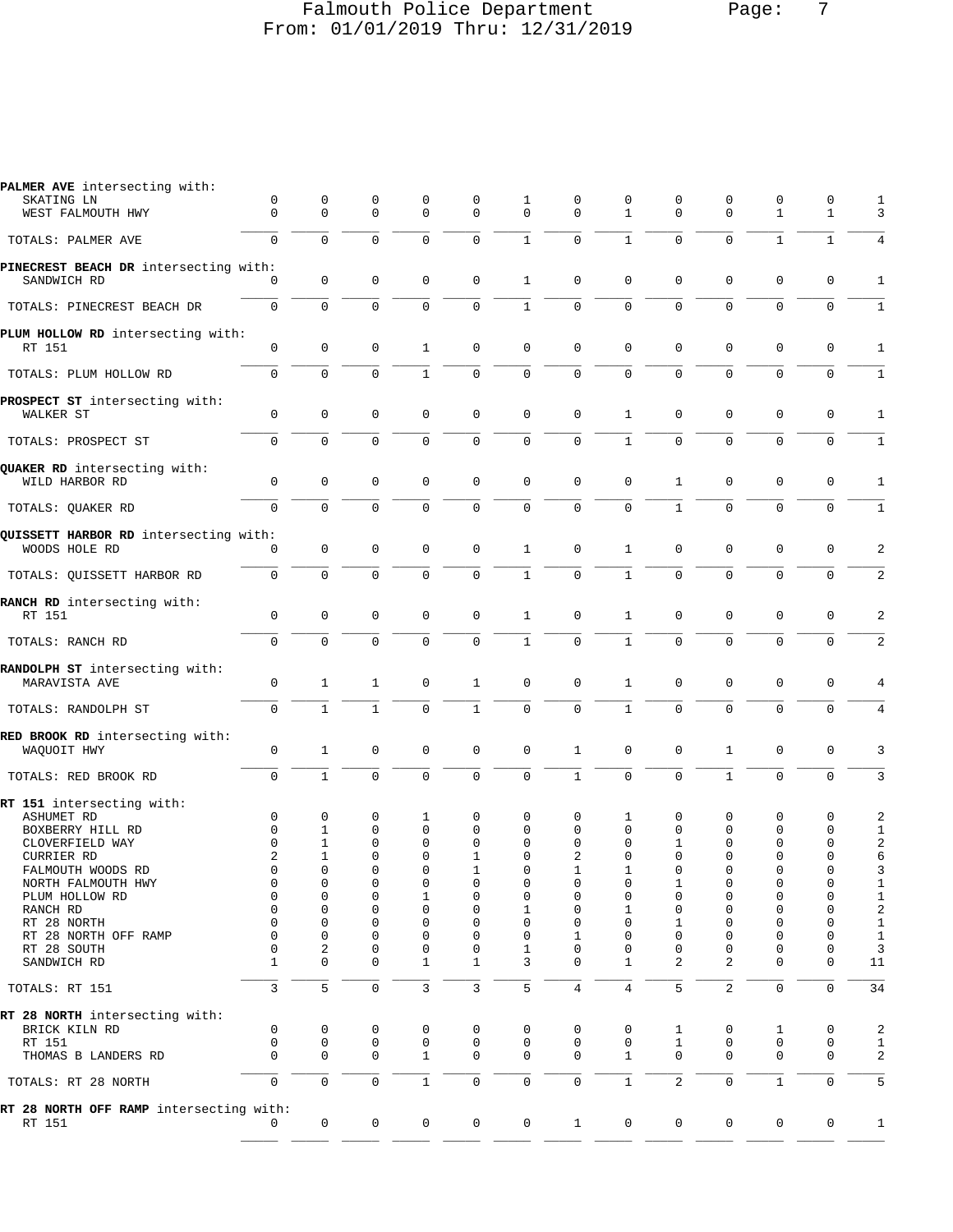#### Falmouth Police Department Page: 8 From: 01/01/2019 Thru: 12/31/2019

| TOTALS: RT 28 NORTH OFF RAMP                                 | $\mathbf 0$                | $\mathsf 0$             | $\mathsf 0$      | $\mathbf 0$                | $\mathbf 0$                 | 0                   | $\mathbf{1}$     | $\mathbf 0$      | $\mathbf 0$             | 0                   | $\mathbf 0$         | $\mathsf 0$      | $\mathbf{1}$         |
|--------------------------------------------------------------|----------------------------|-------------------------|------------------|----------------------------|-----------------------------|---------------------|------------------|------------------|-------------------------|---------------------|---------------------|------------------|----------------------|
| RT 28 SOUTH intersecting with:                               |                            |                         |                  |                            |                             |                     |                  |                  |                         |                     |                     |                  |                      |
| BRICK KILN RD                                                | 0                          | 1                       | 0                | 1                          | $\mathbf 0$                 | 0                   | 0                | $\mathbf 0$      | 0                       | 0                   | $\mathbf 0$         | 0                | 2                    |
| RT 151                                                       | $\mathbf 0$<br>$\mathbf 0$ | 2<br>$\mathbf{0}$       | 0<br>$\mathbf 0$ | $\mathsf 0$<br>$\mathbf 0$ | $\mathbf 0$<br>$\mathbf{1}$ | 1<br>$\mathbf 0$    | 0<br>$\mathbf 0$ | 0<br>$\mathbf 0$ | $\Omega$<br>$\mathbf 0$ | 0<br>$\mathbf 0$    | 0<br>$\mathbf{1}$   | 0<br>$\mathbf 0$ | 3<br>2               |
| THOMAS B LANDERS RD                                          |                            |                         |                  |                            |                             |                     |                  |                  |                         |                     |                     |                  |                      |
| TOTALS: RT 28 SOUTH                                          | $\mathbf 0$                | 3                       | $\mathbf 0$      | $\mathbf{1}$               | $\mathbf{1}$                | $\mathbf{1}$        | $\mathbf 0$      | $\mathbf 0$      | $\mathbf 0$             | $\mathbf 0$         | $\mathbf{1}$        | $\mathbf 0$      | $7\overline{ }$      |
| RYDER RD intersecting with:                                  |                            |                         |                  |                            |                             |                     |                  |                  |                         |                     |                     |                  |                      |
| WILD HARBOR RD                                               | $\mathbf 0$                | $\mathbf 0$             | $\mathbf 0$      | $\mathbf 0$                | $\mathbf 0$                 | 1                   | 0                | $\mathbf 0$      | $\mathbf 0$             | $\mathbf 0$         | 0                   | 0                | $\mathbf{1}$         |
| TOTALS: RYDER RD                                             | $\mathbf 0$                | $\mathbf 0$             | $\mathbf 0$      | $\mathbf 0$                | $\mathbf 0$                 | $\mathbf{1}$        | $\mathbf 0$      | $\mathbf 0$      | $\mathbf 0$             | $\mathbf 0$         | $\mathbf 0$         | $\mathbf 0$      | $\mathbf{1}$         |
| SADYS LN intersecting with:                                  |                            |                         |                  |                            |                             |                     |                  |                  |                         |                     |                     |                  |                      |
| EAST FALMOUTH HWY                                            | 0                          | 0                       | 0                | $\mathbf 0$                | 0                           | 0                   | 0                | 0                | 1                       | $\mathbf 0$         | 0                   | 0                | $\mathbf{1}$         |
| TOTALS: SADYS LN                                             | $\mathbf 0$                | $\mathbf 0$             | $\mathbf 0$      | $\mathbf 0$                | $\mathbf 0$                 | $\mathbf 0$         | $\mathbf 0$      | $\mathbf 0$      | $\mathbf{1}$            | $\Omega$            | $\Omega$            | $\mathbf 0$      | $\mathbf{1}$         |
| SAINT MARKS RD intersecting with:                            |                            |                         |                  |                            |                             |                     |                  |                  |                         |                     |                     |                  |                      |
| TEATICKET HWY                                                | $\mathbf 0$                | $\mathsf 0$             | 0                | $\mathbf 0$                | $\mathbf 0$                 | $\mathbf 0$         | $\mathsf 0$      | $\mathbf 0$      | 0                       | $\mathbf 0$         | $\mathbf{0}$        | 1                | 1                    |
| TOTALS: SAINT MARKS RD                                       | $\mathbf 0$                | $\mathsf{O}\xspace$     | $\mathsf 0$      | $\mathsf 0$                | $\mathbf 0$                 | 0                   | $\mathbf 0$      | $\mathbf 0$      | $\mathbf 0$             | $\mathsf 0$         | $\mathsf{O}\xspace$ | $\mathbf 1$      | $\mathbf{1}$         |
| SANDWICH RD intersecting with:                               |                            |                         |                  |                            |                             |                     |                  |                  |                         |                     |                     |                  |                      |
| BRICK KILN RD                                                | 0                          | 1                       | 2                | 1                          | $\mathbf 0$                 | 0                   | $\mathbf 0$      | 2                | 0                       | 3                   | $\mathbf 0$         | 0                | 9                    |
| CARRIAGE SHOP RD                                             | 0                          | $\mathbf{0}$            | 0                | $\mathbf 0$                | 0                           | 0                   | 0                | 1                | 0                       | 0                   | 0                   | 0                | $\mathbf{1}$         |
| CURRIER RD                                                   | $\Omega$                   | 1                       | 1                | $\mathbf 0$                | $\mathbf 0$                 | 0                   | 0                | 0                | $\Omega$                | $\Omega$            | $\Omega$            | 0                | $\boldsymbol{2}$     |
| FOX RUN                                                      | 0                          | $\Omega$                | 0                | $\mathbf{0}$               | $\mathbf 0$                 | $\mathbf 0$         | 0                | $\mathbf 0$      | $\mathbf 0$             | 0                   | 0                   | $\mathbf 1$      | $1\,$                |
| HAYWAY RD                                                    | $\Omega$                   | 0                       | 0                | $\mathbf 0$                | $\mathbf 0$                 | 0                   | 0                | 0                | 1                       | 0                   | 0                   | 0                | $1\,$                |
| JOHN PARKER RD                                               | 1                          | $\Omega$                | $\Omega$         | $\mathbf 0$                | 0                           | 0                   | 2                | 0                | $\Omega$                | $\Omega$            | 1                   | 0                | $\overline{4}$       |
| PINECREST BEACH DR<br>RT 151                                 | 0                          | $\mathbf 0$<br>$\Omega$ | 0<br>$\Omega$    | $\mathbf 0$                | $\mathbf 0$                 | 1                   | 0                | 0                | $\Omega$                | 0                   | 0<br>$\Omega$       | 0                | $\mathbf{1}$         |
| TEATICKET HWY                                                | 1<br>$\Omega$              | $\Omega$                | 0                | 1<br>$\mathbf 0$           | 1<br>1                      | 3<br>0              | 0<br>$\Omega$    | 1<br>1           | 2<br>$\Omega$           | 2<br>1              | $\Omega$            | 0<br>1           | 11<br>$\overline{4}$ |
| THOMAS B LANDERS RD                                          | $\Omega$                   | $\mathbf 0$             | 0                | $\mathbf{0}$               | $\Omega$                    | 0                   | $\mathbf 0$      | 0                | $\Omega$                | $\Omega$            | $\Omega$            | $\mathbf 1$      | $\mathbf{1}$         |
| TURNER RD                                                    | 1                          | $\mathbf 0$             | 0                | $\mathbf 0$                | $\mathbf 0$                 | 0                   | $\mathbf 0$      | 0                | 0                       | 0                   | 0                   | 0                | $\mathbf{1}$         |
| WHITE PINE LN                                                | $\Omega$                   | $\Omega$                | 1                | $\mathbf{0}$               | $\mathbf 0$                 | $\mathbf 0$         | 0                | $\Omega$         | $\Omega$                | $\Omega$            | $\Omega$            | 0                | $\mathbf{1}$         |
| TOTALS: SANDWICH RD                                          | 3                          | 2                       | 4                | 2                          | 2                           | 4                   | 2                | 5                | 3                       | 6                   | $\mathbf{1}$        | 3                | 37                   |
|                                                              |                            |                         |                  |                            |                             |                     |                  |                  |                         |                     |                     |                  |                      |
| <b>SCRANTON AVE</b> intersecting with:<br>MAIN ST            | $\mathbf 0$                | $\mathbf{0}$            | $\mathbf 0$      | $\mathbf 0$                | $\mathbf 0$                 | $\mathbf{1}$        | $1\,$            | $\mathbf 0$      | 0                       | $\mathbf 0$         | $\mathbf 0$         | $\mathbf 0$      | 2                    |
|                                                              |                            |                         |                  |                            |                             |                     |                  |                  |                         |                     |                     |                  |                      |
| TOTALS: SCRANTON AVE                                         | $\mathbf 0$                | $\mathbf 0$             | $\mathbf 0$      | $\mathbf 0$                | $\mathbf 0$                 | $\mathbf{1}$        | $\mathbf{1}$     | $\mathbf 0$      | $\Omega$                | $\mathbf 0$         | $\mathbf 0$         | $\mathbf 0$      | $\overline{a}$       |
| SEACOAST SHORES BLVD intersecting with:<br>EAST FALMOUTH HWY | 0                          | $\mathbf 0$             | 0                | 1                          | 0                           | $\mathbf 0$         | 0                | $\mathbf 0$      | $\mathbf 0$             | 0                   | $\mathbf 0$         | $\mathsf 0$      |                      |
|                                                              |                            |                         |                  |                            |                             |                     |                  |                  |                         |                     |                     |                  | 1                    |
| TOTALS: SEACOAST SHORES BLVD                                 | $\mathbf 0$                | $\mathbf 0$             | $\mathbf 0$      | $\mathbf{1}$               | $\mathbf 0$                 | $\mathbf 0$         | $\mathbf 0$      | $\mathbf{0}$     | $\mathbf 0$             | $\mathbf 0$         | $\mathbf 0$         | $\mathbf 0$      | $\mathbf{1}$         |
| SHEPARD PL intersecting with:                                |                            |                         |                  |                            |                             |                     |                  |                  |                         |                     |                     |                  |                      |
| FORDHAM RD                                                   | $\mathbf 0$                | $\mathbf{1}$            | 0                | $\mathsf 0$                | 0                           | 0                   | 0                | 0                | 0                       | 0                   | 0                   | 0                | $\mathbf{1}$         |
| TOTALS: SHEPARD PL                                           | $\mathbf 0$                | $\mathbf{1}$            | $\mathbf 0$      | $\mathbf 0$                | $\mathbf 0$                 | $\mathbf 0$         | 0                | $\mathbf 0$      | $\mathbf 0$             | $\mathbf 0$         | $\mathbf 0$         | $\mathbf 0$      | $\mathbf{1}$         |
| SHORE ST intersecting with:                                  |                            |                         |                  |                            |                             |                     |                  |                  |                         |                     |                     |                  |                      |
| MAIN ST                                                      | $\mathbf 0$                | $\mathsf 0$             | $\mathsf 0$      | $\mathbf 0$                | $\mathbf 0$                 | $\mathsf{O}\xspace$ | $\mathbf{1}$     | $\mathbb O$      | $\mathbf 0$             | $\mathsf{O}\xspace$ | 0                   | 0                | $\mathbf{1}$         |
| TOTALS: SHORE ST                                             | $\mathbf 0$                | $\mathsf 0$             | $\mathsf 0$      | $\mathsf{O}\xspace$        | $\mathsf 0$                 | $\mathsf{O}\xspace$ | $\mathbf{1}$     | $\mathsf 0$      | $\mathbf 0$             | $\mathsf{O}\xspace$ | $\mathsf 0$         | 0                | $\mathbf{1}$         |
| SHOREWOOD DR intersecting with:                              |                            |                         |                  |                            |                             |                     |                  |                  |                         |                     |                     |                  |                      |
| EAST FALMOUTH HWY                                            | 0                          | $\mathbf 0$             | 0                | $\mathbf 0$                | $\mathbf 0$                 | $\mathbf 0$         | 0                | $\mathbf 0$      | $\mathbf 0$             | 0                   | 0                   | $\mathbf 1$      | 1                    |
| TOTALS: SHOREWOOD DR                                         | $\mathbf 0$                | $\mathbf 0$             | $\mathbf 0$      | $\mathsf{O}\xspace$        | $\mathbf 0$                 | 0                   | $\mathbf 0$      | $\mathsf 0$      | $\mathbf 0$             | $\mathbf 0$         | $\mathbf 0$         | $\mathbf{1}$     | $\mathbf{1}$         |
| SIDERS POND RD intersecting with:                            |                            |                         |                  |                            |                             |                     |                  |                  |                         |                     |                     |                  |                      |
| LOCUST ST                                                    | $\mathbf 0$                | $\mathbf 0$             | 0                | $\mathbf 0$                | 0                           | $\mathbf 0$         | 0                | $\mathbf 0$      | 0                       | 0                   | $\mathbf{1}$        | 0                | 1                    |
| TOTALS: SIDERS POND RD                                       | 0                          | $\mathbf{0}$            | $\mathbf 0$      | $\mathbf 0$                | $\mathbf{0}$                | $\mathbf 0$         | $\mathbf 0$      | $\mathbf 0$      | $\mathbf 0$             | $\mathbf 0$         | $\mathbf{1}$        | $\mathbf 0$      | $\mathbf{1}$         |
| SKATING LN intersecting with:<br>PALMER AVE                  | 0                          | 0                       | 0                | 0                          | 0                           | $\mathbf{1}$        | 0                | 0                | 0                       | 0                   | 0                   | 0                | $\mathbf{1}$         |
|                                                              |                            |                         |                  |                            |                             |                     |                  |                  |                         |                     |                     |                  |                      |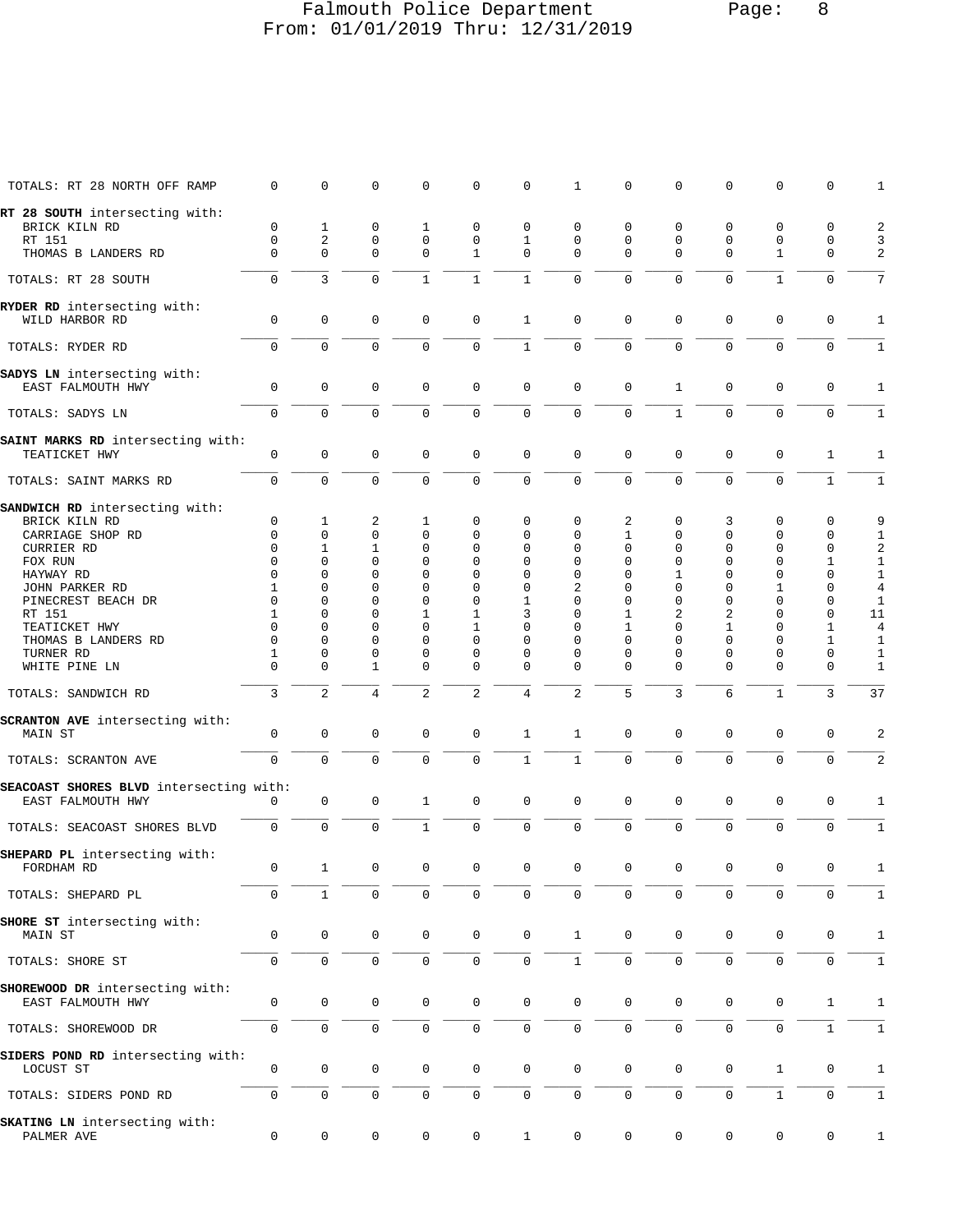## Falmouth Police Department Page: 9 From: 01/01/2019 Thru: 12/31/2019

| TOTALS: SKATING LN                                                 | $\mathbf 0$                | $\mathbf 0$                | $\Omega$                   | 0                | 0                | 1                          | $\Omega$             | 0                 | $\Omega$                    | $\mathbf 0$                   | $\Omega$                   | 0                           | 1                                |
|--------------------------------------------------------------------|----------------------------|----------------------------|----------------------------|------------------|------------------|----------------------------|----------------------|-------------------|-----------------------------|-------------------------------|----------------------------|-----------------------------|----------------------------------|
| <b>SOPHIE LN</b> intersecting with:<br>BRICK KILN RD               | $\mathbf 0$                | $\mathbf 0$                | $\mathbf 0$                | 0                | $\mathbf 0$      | $\mathbf 0$                | $\mathbf 0$          | 0                 | $\mathbf{1}$                | $\mathbf 0$                   | $\mathbf 0$                | 0                           | 1                                |
| TOTALS: SOPHIE LN                                                  | $\mathbf 0$                | $\Omega$                   | $\Omega$                   | $\Omega$         | $\Omega$         | $\Omega$                   | $\Omega$             | $\Omega$          | $\mathbf{1}$                | $\Omega$                      | $\Omega$                   | $\Omega$                    | $\mathbf{1}$                     |
| SOUTHVIEW WAY intersecting with:<br>OLD MEETING HOUSE RD           | $\mathsf 0$                | $\mathbf 0$                | 0                          | 0                | $\mathbf{1}$     | $\mathbf 0$                | $\mathbf 0$          | $\mathbf 0$       | $\mathbf 0$                 | $\mathsf 0$                   | 0                          | 0                           | 1                                |
| TOTALS: SOUTHVIEW WAY                                              | $\mathbf 0$                | $\mathbf 0$                | $\mathbf 0$                | $\mathbf 0$      | $\mathbf{1}$     | $\mathbf 0$                | $\mathbf 0$          | 0                 | $\mathbf 0$                 | $\mathbf 0$                   | $\mathbf 0$                | 0                           | $\mathbf{1}$                     |
| SPRING BARS RD intersecting with:<br>DAVIS STRAITS<br>WORCESTER CT | $\mathsf 0$<br>$\mathbf 0$ | $\mathbf 0$<br>$\mathbf 0$ | $\mathbf 0$<br>$\mathbf 0$ | 0<br>$\mathbf 0$ | 1<br>$\mathbf 0$ | $\mathbf 0$<br>$\mathbf 0$ | $\mathbf 0$<br>2     | 1<br>$\mathbf{1}$ | $\mathbf 0$<br>$\mathbf{1}$ | $\mathsf 0$<br>$\overline{2}$ | 1<br>$\Omega$              | $\mathsf 0$<br>$\mathbf{1}$ | 3<br>7                           |
| TOTALS: SPRING BARS RD                                             | $\Omega$                   | $\Omega$                   | $\Omega$                   | $\Omega$         | $\mathbf{1}$     | $\mathbf 0$                | $\overline{a}$       | $\overline{a}$    | $\mathbf{1}$                | $\overline{2}$                | $\mathbf{1}$               | $\mathbf{1}$                | 10                               |
|                                                                    |                            |                            |                            |                  |                  |                            |                      |                   |                             |                               |                            |                             |                                  |
| STEPHENS LN intersecting with:<br>JONES RD                         | 0                          | $\mathbf 0$                | $\mathbf 0$                | $\mathbf 0$      | $\mathbf 0$      | $\mathbf 0$                | $\mathbf 0$          | 0                 | $\mathbf 0$                 | $\mathbf{1}$                  | $\mathbf 0$                | $\mathsf 0$                 | 1                                |
| TOTALS: STEPHENS LN                                                | $\mathbf 0$                | $\mathbf 0$                | $\mathbf 0$                | 0                | $\mathbf 0$      | $\mathbf 0$                | $\mathbf 0$          | 0                 | $\mathbf 0$                 | $\mathbf{1}$                  | $\mathbf 0$                | 0                           | $\mathbf{1}$                     |
| SURF DR intersecting with:                                         |                            |                            |                            |                  |                  |                            |                      |                   |                             |                               |                            |                             |                                  |
| MILL RD                                                            | $\mathsf 0$                | $\mathbf 0$                | 0                          | 0                | $\mathbf 0$      | $\mathbf 0$                | $\mathbf{1}$         | $\mathbf 0$       | $\mathbf 0$                 | $\mathsf 0$                   | $\mathbf 0$                | 0                           | 1                                |
| TOTALS: SURF DR                                                    | $\mathbf 0$                | $\mathbf 0$                | $\mathbf 0$                | 0                | $\mathbf 0$      | $\mathbf 0$                | $\mathbf{1}$         | $\mathbf 0$       | $\mathbf 0$                 | $\mathbf 0$                   | 0                          | 0                           | $\mathbf{1}$                     |
| TAMARACK RD intersecting with:<br>CLEARWATER DR                    | $\mathsf 0$                | $\mathbf 0$                | $\mathbf 0$                | 1                | $\mathbf{0}$     | $\mathbf 0$                | $\mathbf 0$          | $\mathbf 0$       | $\mathbf 0$                 | $\mathbf 0$                   | $\mathbf 0$                | $\mathbf 0$                 | $\mathbf{1}$                     |
| TOTALS: TAMARACK RD                                                | $\mathbf 0$                | $\mathbf 0$                | $\mathbf 0$                | $\mathbf{1}$     | $\mathbf 0$      | $\mathbf 0$                | $\mathbf 0$          | 0                 | $\Omega$                    | $\mathbf 0$                   | 0                          | 0                           | $\mathbf{1}$                     |
| TEATICKET HWY intersecting with:<br>BEAGLE LN                      | $\mathbf 0$                | $\mathbf 0$                | 0                          | 0                | 0                | 0                          | $\mathbf 0$          | 1                 | 0                           | 0                             | $\mathbf 0$                | 0                           | 1                                |
| HERITAGE CIR                                                       | $\Omega$                   | $\mathbf 0$                | 0                          | 0                | $\Omega$         | 0                          | $\Omega$             | 0                 | 0                           | 0                             | 1                          | 0                           | 1                                |
| MARAVISTA AVE                                                      | $\Omega$                   | 1                          | 0                          | 0                | 0                | 0                          | $\mathbf 0$          | 0                 | $\Omega$                    | 0                             | $\mathbf 0$                | 0                           | $\mathbf{1}$                     |
| MARAVISTA AVE EXT<br>NORRIS PATH                                   | 1<br>$\Omega$              | $\mathbf 0$<br>$\mathbf 0$ | $\mathbf 0$<br>0           | 0<br>0           | $\mathbf 0$<br>0 | 2<br>1                     | $\Omega$<br>$\Omega$ | 0<br>0            | $\Omega$<br>$\Omega$        | $\mathbf{1}$<br>$\Omega$      | $\mathbf 0$<br>$\mathbf 0$ | 0<br>0                      | $\,4$<br>$\mathbf{1}$            |
| OX BOW RD                                                          | $\Omega$                   | 1                          | 0                          | 1                | 0                | 0                          | 1                    | 1                 | 1                           | $\Omega$                      | $\Omega$                   | 0                           | 5                                |
| SAINT MARKS RD                                                     | $\Omega$                   | $\Omega$                   | $\Omega$                   | 0                | 0                | $\Omega$                   | $\Omega$             | $\Omega$          | 0                           | $\Omega$                      | 0                          | $\mathbf 1$                 | $\mathbf{1}$                     |
| SANDWICH RD                                                        | $\Omega$                   | $\mathbf 0$                | 0                          | 0                | 1                | 0                          | $\Omega$             | 1                 | 0                           | 1                             | 0                          | 1                           | $\overline{4}$                   |
| TEATICKET PATH                                                     | $\Omega$                   | $\Omega$                   | 0                          | 0                | $\mathbf 0$      | 0                          | $\Omega$             | 0                 | 0                           | 0                             | 1                          | 0                           | 1                                |
| TROTTING PARK RD                                                   | $\mathbf{0}$               | $\mathbf 0$                | $\mathbf 0$                | 0                | $\mathbf{1}$     | 2                          | $\Omega$             | 0                 | 0                           | 0                             | $\mathbf{0}$               | 0                           | 3                                |
| TOTALS: TEATICKET HWY                                              | $\mathbf{1}$               | $\overline{2}$             | $\mathbf 0$                | 1                | $\mathbf{2}$     | 5                          | $1\,$                | 3                 | $\mathbf{1}$                | $\overline{2}$                | $\overline{2}$             | $\overline{2}$              | 22                               |
| TEATICKET PATH intersecting with:<br>TEATICKET HWY                 | $\mathbf 0$                | 0                          | 0                          | $\mathbf 0$      | $\mathbf 0$      | $\mathbf 0$                | $\mathbf 0$          | 0                 | $\mathbf 0$                 | $\mathbf 0$                   | 1                          | $\mathsf 0$                 | 1                                |
|                                                                    | $\mathbf 0$                | $\mathbf 0$                | $\mathbf 0$                | $\mathbf 0$      | $\mathbf 0$      | $\mathbf 0$                | $\mathbf 0$          | 0                 | $\mathbf 0$                 | $\mathbf 0$                   | $\mathbf{1}$               | $\mathbf 0$                 | $\mathbf{1}$                     |
| TOTALS: TEATICKET PATH                                             |                            |                            |                            |                  |                  |                            |                      |                   |                             |                               |                            |                             |                                  |
| THOMAS B LANDERS RD intersecting with:                             |                            |                            |                            |                  |                  |                            |                      |                   |                             |                               |                            |                             |                                  |
| RT 28 NORTH<br>RT 28 SOUTH                                         | 0                          | 0<br>$\mathbf 0$           | 0<br>0                     | 1<br>0           | 0<br>1           | 0<br>$\mathbf 0$           | 0<br>$\mathbf 0$     | 1<br>$\mathbf 0$  | 0<br>0                      | 0<br>0                        | 0<br>1                     | 0<br>0                      | $\overline{a}$<br>$\overline{a}$ |
| SANDWICH RD                                                        | $\mathbf 0$                | $\mathbf 0$                | $\mathbf 0$                | $\mathbf 0$      | 0                | $\mathbf 0$                | $\Omega$             | $\Omega$          | $\mathbf 0$                 | $\mathbf 0$                   | 0                          | $\mathbf{1}$                | 1                                |
| TOTALS: THOMAS B LANDERS RD                                        | 0                          | $\mathsf 0$                | $\mathbf 0$                | $\mathbf{1}$     | $\mathbf{1}$     | $\mathbf 0$                | $\mathbf 0$          | $\mathbf{1}$      | $\mathbf 0$                 | $\mathbf 0$                   | $\mathbf{1}$               | $\mathbf{1}$                | 5                                |
| TIMOTHY BOURNE CARTWAY intersecting with:                          |                            |                            |                            |                  |                  |                            |                      |                   |                             |                               |                            |                             |                                  |
| EAST FALMOUTH HWY                                                  |                            | 0                          | 0                          | 0                | 0                | 0                          | $\mathbf 0$          | 0                 | 0                           | $\mathbf{1}$                  | 0                          | 0                           | 1                                |
| TOTALS: TIMOTHY BOURNE CARTWAY                                     | $\mathbf 0$                | $\mathbb O$                | $\mathbf 0$                | 0                | $\mathbf 0$      | $\mathbf 0$                | $\mathbf 0$          | 0                 | $\mathbf 0$                 | $\mathbf{1}$                  | $\mathbf{0}$               | 0                           | $\mathbf{1}$                     |
| TROTTING PARK RD intersecting with:<br>TEATICKET HWY               | $\mathbf 0$                | $\mathbf 0$                | 0                          | 0                | $\mathbf{1}$     | $\overline{c}$             | $\mathbf 0$          | 0                 | $\mathbf 0$                 | $\mathsf 0$                   | 0                          | 0                           | 3                                |
| TOTALS: TROTTING PARK RD                                           | $\mathbf 0$                | $\mathsf{O}\xspace$        | 0                          | $\mathbf 0$      | $\mathbf{1}$     | $\overline{2}$             | $\mathbf 0$          | 0                 | $\mathbf 0$                 | $\mathbf 0$                   | 0                          | 0                           | $\mathbf{3}$                     |
| TURNER RD intersecting with:<br>SANDWICH RD                        | $\mathbf{1}$               | $\mathsf{O}\xspace$        | 0                          | 0                | 0                | $\mathsf 0$                | $\mathsf{O}\xspace$  | 0                 | 0                           | 0                             | 0                          | 0                           | $\mathbf{1}$                     |
|                                                                    |                            |                            |                            |                  |                  |                            |                      |                   |                             |                               |                            |                             |                                  |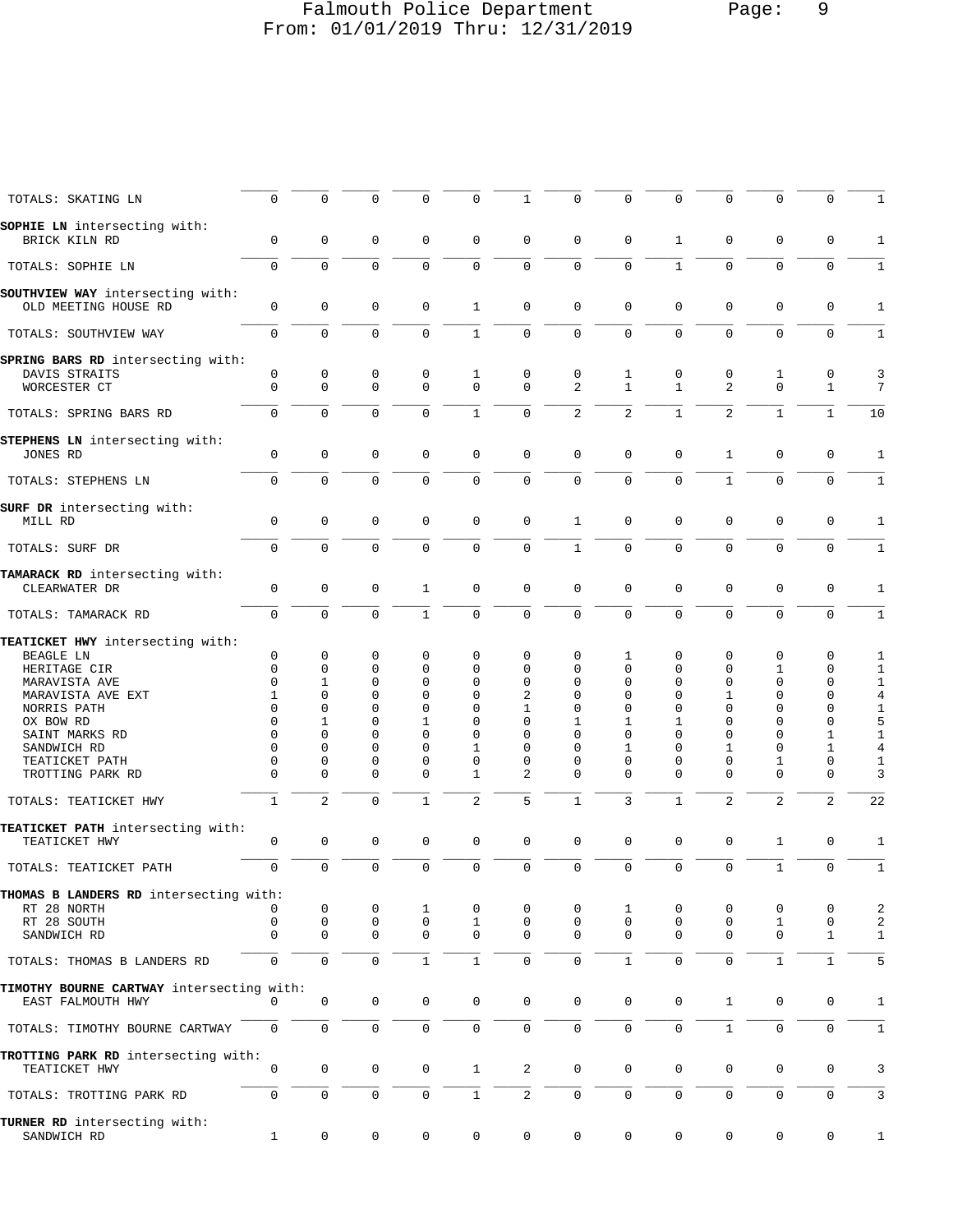## Falmouth Police Department Page: 10 From: 01/01/2019 Thru: 12/31/2019

| TOTALS: TURNER RD                                 | 1                | $\mathsf 0$                | 0                | $\mathbf 0$                 | 0                   | 0                 | 0                          | $\mathbf 0$       | $\mathbf 0$                | 0                | 0                 | $\mathbf 0$       | 1                            |
|---------------------------------------------------|------------------|----------------------------|------------------|-----------------------------|---------------------|-------------------|----------------------------|-------------------|----------------------------|------------------|-------------------|-------------------|------------------------------|
| VIDAL AVE intersecting with:<br>EAST FALMOUTH HWY | $\mathbf 0$      | $\mathsf 0$                | 0                | $\mathbf 0$                 | $\mathbf 0$         | $\mathbf{1}$      | $\mathbf 0$                | $\mathbf{0}$      | $\mathbf 0$                | 0                | $\mathbf{0}$      | $\mathbf 0$       | 1                            |
| TOTALS: VIDAL AVE                                 | $\mathbf 0$      | $\mathbf 0$                | $\mathbf 0$      | $\Omega$                    | 0                   | $\mathbf{1}$      | $\mathbf 0$                | $\Omega$          | $\Omega$                   | $\mathbf 0$      | $\mathbf 0$       | $\mathbf 0$       | $\mathbf{1}$                 |
| WALKER ST intersecting with:<br>PROSPECT ST       | 0                | $\mathsf 0$                | 0                | $\mathbf 0$                 | $\mathsf 0$         | 0                 | $\mathsf 0$                | 1                 | 0                          | 0                | $\mathsf 0$       | $\mathbf 0$       | 1                            |
| TOTALS: WALKER ST                                 | $\mathbf 0$      | $\mathsf{O}\xspace$        | $\mathsf 0$      | $\mathbf 0$                 | 0                   | $\mathsf 0$       | $\mathsf 0$                | $\mathbf 1$       | $\mathbf 0$                | $\mathsf 0$      | $\mathsf 0$       | $\mathbf 0$       | $1\,$                        |
|                                                   |                  |                            |                  |                             |                     |                   |                            |                   |                            |                  |                   |                   |                              |
| WAQUOIT HWY intersecting with:<br>METOXIT RD      | 1                | 0                          | 0                | 0                           | 0                   | 1                 | 1                          | 0                 | 0                          | 0                | 0                 | $\mathbf 0$       | 3                            |
| RED BROOK RD                                      | $\mathbf 0$      | $\mathbf{1}$               | 0                | $\mathbf 0$                 | $\mathsf 0$         | $\mathbf 0$       | $\mathbf{1}$               | 0                 | $\mathbf 0$                | 1                | $\mathsf 0$       | $\mathbf 0$       | 3                            |
| WAQUOIT LANDING RD                                | $\mathbf 0$      | $\mathbf 0$                | $\mathbf 0$      | $\mathbf{0}$                | $\mathbf 0$         | 0                 | $\Omega$                   | $\mathbf{0}$      | $\mathbf 0$                | $\mathbf{1}$     | $\mathbf{0}$      | $\mathbf 0$       | $\mathbf{1}$                 |
| TOTALS: WAQUOIT HWY                               | $\mathbf{1}$     | $\mathbf{1}$               | $\mathbf 0$      | $\mathbf 0$                 | 0                   | $\mathbf{1}$      | $\overline{2}$             | $\Omega$          | $\Omega$                   | $\overline{2}$   | $\mathbf 0$       | $\mathbf 0$       | 7                            |
| WAQUOIT LANDING RD intersecting with:             |                  |                            |                  |                             |                     |                   |                            |                   |                            |                  |                   |                   |                              |
| WAQUOIT HWY                                       | 0                | $\mathbf 0$                | 0                | $\mathbf 0$                 | $\mathsf 0$         | $\mathsf 0$       | $\mathbf 0$                | $\mathbf{0}$      | 0                          | $\mathbf{1}$     | $\mathsf 0$       | $\mathbf 0$       | 1                            |
| TOTALS: WAOUOIT LANDING RD                        | $\mathbf 0$      | $\mathbf 0$                | $\mathbf 0$      | $\mathbf 0$                 | 0                   | $\mathbf 0$       | $\mathbf 0$                | 0                 | $\mathbf 0$                | $\mathbf{1}$     | $\mathbf 0$       | $\mathbf 0$       | $\mathbf{1}$                 |
| WEST FALMOUTH HWY intersecting with:              |                  |                            |                  |                             |                     |                   |                            |                   |                            |                  |                   |                   |                              |
| <b>BRAESIDE RD</b>                                | 0                | 1                          | 0                | 0                           | 0                   | 0                 | 0                          | $\mathbf 0$       | 0                          | 0                | 0                 | 1                 | 2                            |
| BRICK KILN RD                                     | 0                | $\mathbf 0$                | $\mathbf 0$      | $\mathbf{0}$                | 0                   | 0                 | $\mathbf{1}$               | $\mathbf 0$       | $\mathbf 0$                | $\mathbf 0$      | $\mathbf 0$       | $\mathbf 0$       | 1                            |
| CARLISLE RD                                       | 0                | $\mathbf 0$                | 0                | $\mathbf{1}$                | $\mathbf 0$         | 0                 | $\mathbf 0$                | $\mathbf 0$       | $\mathbf 0$                | 0                | $\mathbf 0$       | $\mathbf 0$       | $1\,$                        |
| CHAPOQUOIT RD<br>PALMER AVE                       | 1<br>$\mathbf 0$ | 0<br>$\mathbf 0$           | 0<br>$\mathbf 0$ | $\mathbf 0$<br>$\Omega$     | 0<br>0              | 0<br>$\Omega$     | 0<br>$\Omega$              | $\mathbf 0$<br>1  | 0<br>$\mathbf 0$           | 0<br>$\mathbf 0$ | 0<br>$\mathbf{1}$ | 0<br>$\mathbf{1}$ | $\mathbf{1}$<br>3            |
| TOTALS: WEST FALMOUTH HWY                         | $\mathbf{1}$     | $\mathbf{1}$               | $\mathbf 0$      | $\mathbf{1}$                | $\Omega$            | 0                 | $1\,$                      | $\mathbf{1}$      | $\mathbf 0$                | $\mathbf 0$      | $1\,$             | $\overline{2}$    | 8                            |
| WHITE PINE LN intersecting with:                  |                  |                            |                  |                             |                     |                   |                            |                   |                            |                  |                   |                   |                              |
| SANDWICH RD                                       | $\mathsf 0$      | $\mathbf 0$                | $\mathbf{1}$     | $\mathbf 0$                 | $\mathsf 0$         | $\mathsf 0$       | $\mathsf 0$                | $\mathbf{0}$      | 0                          | 0                | $\mathbf 0$       | $\mathbf 0$       | 1                            |
| TOTALS: WHITE PINE LN                             | $\mathbf 0$      | $\mathsf{O}\xspace$        | $\mathbf{1}$     | $\mathbf 0$                 | $\mathbf 0$         | $\mathbf 0$       | $\mathsf 0$                | 0                 | $\mathbf 0$                | 0                | $\mathbf 0$       | $\mathbf 0$       | $\mathbf{1}$                 |
| WILD HARBOR RD intersecting with:                 |                  |                            |                  |                             |                     |                   |                            |                   |                            |                  |                   |                   |                              |
| OLD MAIN RD                                       | 0                | $\mathsf 0$                | 0                | 0                           | 0                   | 0                 | 1                          | $\mathbf 0$       | 0                          | 0                | 0                 | $\mathbf 0$       | 1                            |
| QUAKER RD<br>RYDER RD                             | 0<br>0           | $\mathbf 0$<br>$\mathbf 0$ | 0<br>$\mathbf 0$ | $\mathbf{0}$<br>$\mathbf 0$ | 0<br>$\mathbf 0$    | 0<br>$\mathbf{1}$ | $\mathbf 0$<br>$\mathbf 0$ | 0<br>$\mathbf{0}$ | $\mathbf 1$<br>$\mathbf 0$ | 0<br>0           | 0<br>$\mathbf 0$  | $\mathbf 0$<br>0  | 1<br>$\mathbf{1}$            |
|                                                   |                  |                            |                  |                             |                     |                   |                            |                   |                            |                  |                   |                   |                              |
| TOTALS: WILD HARBOR RD                            | $\mathbf 0$      | $\mathbf 0$                | $\mathbf 0$      | $\mathbf{0}$                | $\mathbf 0$         | $\mathbf{1}$      | $1\,$                      | 0                 | $\mathbf 1$                | $\mathbf 0$      | $\mathbf 0$       | $\mathbf 0$       | $\mathbf{3}$                 |
| WING RD intersecting with:                        |                  |                            |                  |                             |                     |                   |                            |                   |                            |                  |                   |                   |                              |
| NORTH FALMOUTH HWY                                | 0                | $\mathbf 0$                | $\mathbf 0$      | $\mathbf 0$                 | $\mathsf 0$         | $\mathsf 0$       | $\mathbf 0$                | $\mathbf 0$       | 0                          | $\mathbf{1}$     | $\mathbf 0$       | $\mathbf 0$       | 1                            |
| TOTALS: WING RD                                   | $\mathbf 0$      | $\mathbf 0$                | $\mathbf 0$      | $\mathbf{0}$                | 0                   | $\mathbf 0$       | $\mathbf 0$                | 0                 | $\mathbf 0$                | $\mathbf{1}$     | $\mathbf{0}$      | $\mathbf 0$       | $1\,$                        |
| WOODS HOLE RD intersecting with:                  |                  |                            |                  |                             |                     |                   |                            |                   |                            |                  |                   |                   |                              |
| CHURCH ST                                         | 0                |                            | 0                | 0                           | 0                   | 0                 | 0                          | Ŧ                 | $\mathbf 0$                | 0                | 0                 | 0                 | 2                            |
| ELM RD                                            | 0                | 0                          | 0                | 0                           | 0                   | 0                 | 0                          | 0                 | 0                          | 1                | 0                 | 0                 | $\mathbf{1}$                 |
| MILL RD<br>MULLEN WAY                             | 0<br>0           | $\mathsf 0$<br>0           | 0<br>0           | $\mathbf 0$<br>0            | $\mathsf 0$<br>0    | 1<br>0            | 0<br>0                     | 0<br>0            | $\mathbf 0$<br>0           | 0<br>0           | 0<br>0            | $\mathbf 0$<br>1  | $\mathbf{1}$<br>$\mathbf{1}$ |
| QUISSETT HARBOR RD                                | $\mathbf 0$      | $\mathbf 0$                | 0                | $\mathbf{0}$                | $\mathsf 0$         | $\mathbf{1}$      | $\mathbf 0$                | $\mathbf{1}$      | $\mathbf 0$                | 0                | $\mathbf{0}$      | $\mathbf 0$       | $\sqrt{2}$                   |
| TOTALS: WOODS HOLE RD                             | 0                | $\mathbf{1}$               | $\mathsf 0$      | 0                           | 0                   | 2                 | $\mathsf 0$                | $\overline{a}$    | $\mathbf 0$                | $\mathbf 1$      | $\mathbf 0$       | $1\,$             | 7                            |
| WORCESTER AVE intersecting with:                  |                  |                            |                  |                             |                     |                   |                            |                   |                            |                  |                   |                   |                              |
| GRAND AVE                                         | 0                | $\mathbf 0$                | $\mathbf 0$      | $\mathbf 0$                 | $\mathbf 0$         | 0                 | $\mathbf 0$                | $\mathbf 0$       | $\mathbf 0$                | $\mathbf{1}$     | 0                 | 0                 | 1                            |
| TOTALS: WORCESTER AVE                             | $\mathbf 0$      | $\mathsf{O}\xspace$        | $\mathsf 0$      | 0                           | 0                   | 0                 | $\mathsf 0$                | 0                 | $\mathsf 0$                | $\mathbf{1}$     | $\mathsf 0$       | $\mathbf 0$       | $\mathbf{1}$                 |
| WORCESTER CT intersecting with:                   |                  |                            |                  |                             |                     |                   |                            |                   |                            |                  |                   |                   |                              |
| FALMOUTH MALL ENTRANCE                            | 0                | 0                          | 0                | 0                           | 0                   | 0                 | 0                          | 0                 | 0                          | 0                | 0                 | 1                 | 1                            |
| SPRING BARS RD                                    | $\mathbf 0$      | $\mathsf 0$                | $\mathsf 0$      | $\mathbf 0$                 | $\mathsf 0$         | 0                 | $\overline{a}$             | $\mathbf{1}$      | $\mathbf 1$                | 2                | $\mathbf 0$       | $1\,$             | 7                            |
| TOTALS: WORCESTER CT                              | 0                | $\mathsf 0$                | $\mathsf 0$      | $\mathsf{O}\xspace$         | $\mathsf{O}\xspace$ | $\mathsf 0$       | $\overline{c}$             | $\mathbf{1}$      | $\mathbf{1}$               | $\overline{c}$   | $\mathsf 0$       | $\overline{2}$    | 8                            |
|                                                   |                  |                            |                  |                             |                     |                   |                            |                   |                            |                  |                   |                   |                              |